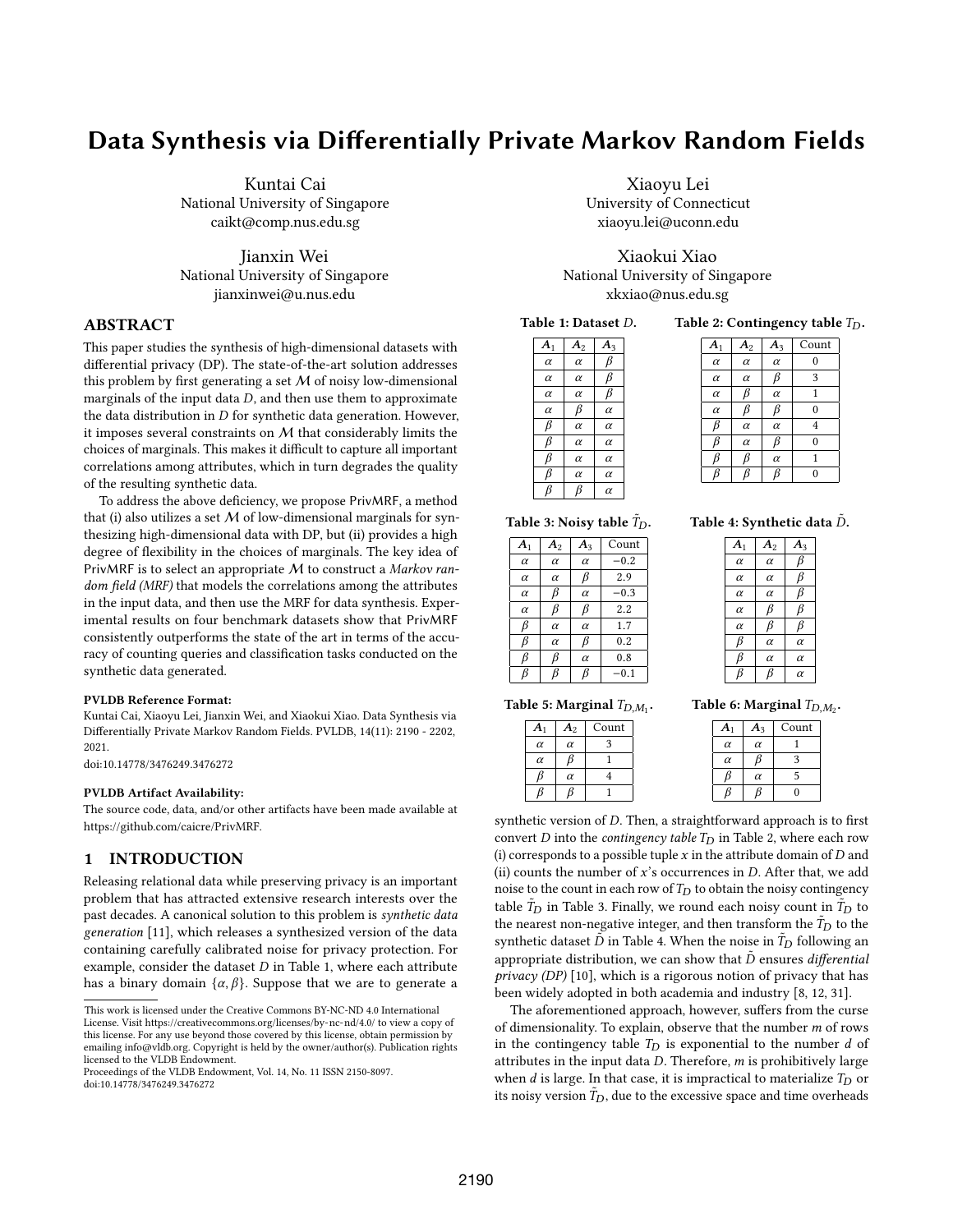incurred. Furthermore, given a large  $d$ , the number of records in  $D$ would be significantly smaller than  $m$ , which implies that the vast majority of the rows in  $T_D$  would have zero counts. Such counts will be dominated by noise after we inject noise into  $T_D$ , and hence,  $\tilde{T}_D$ would be excessively noisy. As such, the synthetic data  $\ddot{D}$  generated from  $\tilde{T}_D$  would have poor data utility.

To circumvent the curse of dimensionality, existing work [37, 38] proposes PrivBayes, which avoids generating the contingency table  $T_D$  and instead utilizes low-dimensional *marginals* of  $T_D$  (*i.e.*, projections of  $T_D$  on subsets of attributes). For instance, given the dataset D in Table 1, we may generate two marginals  $T_{D,M_1}$  and  $T_{D,M_2}$  on attribute subsets  $M_1 = \{A_1, A_2\}$  and  $M_2 = \{A_1, A_3\}$ , respectively, as shown in Tables 5 and 6. Intuitively,  $M_1$  (resp.  $M_2$ ) captures the joint distribution of  $A_1$  and  $A_2$  (resp.  $A_1$  and  $A_3$ ) in D, which could be used to approximate the data distribution in  $D$  as follows:

$$
Pr[A_1, A_2, A_3] \approx Pr[A_1, A_2] \cdot Pr[A_3 | A_1]. \tag{1}
$$

Therefore, we may add noise into  $M_1$  and  $M_2$ , and then use them to generate synthetic data based on Eq. (1). The advantage of this approach is that it only deals with low-dimensional marginals, which are more resilient to noise injection and can be materialized efficiently, since they have relatively small numbers of entries.

Motivation and Contributions. The effectiveness of PrivBayes [37, 38] depends on the set  $M$  of low-dimensional marginals that it uses to approximate the data distribution in the input data: if the marginals in  $M$  adequately capture the correlations among attributes in  $D$ , then the resulting synthetic data  $D$  could be statistically similar to  $D$ ; otherwise, the distribution of data  $\ddot{D}$  may deviate significantly from that of  $D$ . As we discuss in Section 2.3, however, PrivBayes imposes some constraints on M that considerably limit its choices of marginals. In particular, PrivBayes requires that the marginals in  $M$  should correspond to a Bayesian network [21], due to which the number of marginals in  $M$  is at most d. This, coupled with the requirement that each marginal should be low-dimensional, makes it difficult for PrivBayes to capture all important correlations among the attributes in  $D$ , which in turn degrades the effectiveness of PrivBayes.

To remedy the deficiency of PrivBayes, we propose PrivMRF, a new solution for synthetic data generation with DP. Similar to PrivBayes, PrivMRF also utilizes a set  $M$  of low-dimensional marginals to approximate the distribution of tuples in the input data D. Nevertheless, PrivMRF does not require that the marginals in  $M$ form a Bayesian network; instead, it allows arbitrary marginals in M, as long as it can efficiently derive the distribution of synthetic data from the marginals. This improved flexibility in marginal selection enables PrivMRF to more accurately capture the characteristics of the input data to produce useful synthetic data.

The key idea of PrivMRF is to choose an appropriate marginal set M to construct a Markov random field (MRF) [34] that effectively models the dependencies among the attributes in  $D$ , and then use a noisy version of  $M$  to generate synthetic data. Existing methods for MRF construction (e.g., [17, 21, 23, 34, 36, 40]), however, is inapplicable in our scenario, because they either focus on the nonprivate setting, or are of theoretical interests only. Motivated by this, we devise new algorithms for selecting marginals into  $M$  and

constructing an MRF from  $M$ , in such a manner that not only satisfies DP but also takes into account the space and time overheads incurred by the whole process of synthetic data generation.

We empirically evaluate PrivMRF against five state-of-the-art methods using four benchmark datasets. Our experimental results show that PrivMRF consistently outperforms the competing methods in terms of the accuracy of counting queries and classification tasks conducted using the synthetic data. Furthermore, PrivMRF is able to process each dataset in at most 17 minutes on a machine with a 2.6GHz CPU and two Nvidia RTX 2080 Ti GPUs.

#### 2 PRELIMINARIES

## 2.1 Problem Definition

Let *D* be a dataset with *d* attributes  $\mathcal{A} = \{A_1, A_2, ..., A_d\}$  and *n* tuples  $\mathbf{x}^{(1)}, \mathbf{x}^{(2)}, \ldots, \mathbf{x}^{(n)}$ . For all  $A \in \mathcal{A}$  and  $j \in [n]$ ,  $\mathbf{x}_A^{(j)}$  is the value of attribute  $A$  of the j-th tuple, which takes values from a discrete finite space  $X_A$ . Accordingly,  $\mathcal{X} = \prod_{A \in \mathcal{A}} X_A$  is the domain of each tuple in  $D$ , whose size is exponential in the number of attributes *d*. For any attribute set  $M \subseteq \mathcal{A}$ , let  $x_M = (x_A)_{A \in M}$ denote the subvector of tuple x restricted to M and  $X_M = \prod_{A \in M} X_A$ denote the domain of  $x_M$ .

Let  $T_{D,M}$  denote the vector that counts the number of occurrences of all tuples  $m \in X_M$ . That is,

$$
T_{D,M}(m) = \sum_{j \in [n]} \mathbb{I}(\mathbf{x}_M^{(j)} = m), \ \forall m \in \mathcal{X}_M.
$$

Note that we can derive the marginal distribution of  $\overline{M}$  by dividing the value of each entry of  $T_{D,M}$  by n. Let M denote a set of attribute sets. By abuse of notation, we use  $T_{D,M} = (T_{D,M}, M \in M)$  to denote the vector obtained by concatenating  $T_{D,M}$  for all  $M \in \mathcal{M}$ . We refer to  $T_{D,M}$  as the concatenated marginal distribution vector.

Our objective is to release a synthetic version  $\tilde{D}$  of  $D$  using an algorithm that satisfies ( $\epsilon$ ,  $\delta$ )-differential privacy (DP) [10], which is defined based on the notion of neighboring datasets, as formalized in the following.

DEFINITION 1 (NEIGHBORING DATASETS). Two datasets are neighboring, if and only if one of them can be obtained by removing a tuple from the other one.

DEFINITION 2 (DIFFERENTIAL PRIVACY [10]). A randomized algorithm F satisfies  $(\epsilon, \delta)$ -differential privacy (DP), if for any two neighboring datasets  $D_1$  and  $D_2$  and for any set O of possible outputs  $of F$ , we have

$$
Pr[F(D_1) \in O] \le e^{\epsilon} \cdot Pr[F(D_2) \in O] + \delta. \tag{2}
$$

#### 2.2 Gaussian Mechanism

To make an algorithm  $F$  differentially private, a typical approach is to inject noise into  $F$  so that its output distribution satisfies Eq. (2). The amount of noise needed depends on the parameters  $\epsilon$  and  $\delta$  of DP, the noise distribution, as well as how sensitive  $F$  is with respect to the addition or omission of a tuple in its input. In this paper, we adopt the Gaussian mechanism [2], which injects Gaussian noise based on  $L_2$  sensitivity of the algorithm, as defined in the following.

DEFINITION 3 ( $L_2$  SENSITIVITY [11]). Let  $f$  be a function that maps its input data to a h-dimensional vector in  $\mathbb{R}^h$ . The  $L_2$  sensitivity of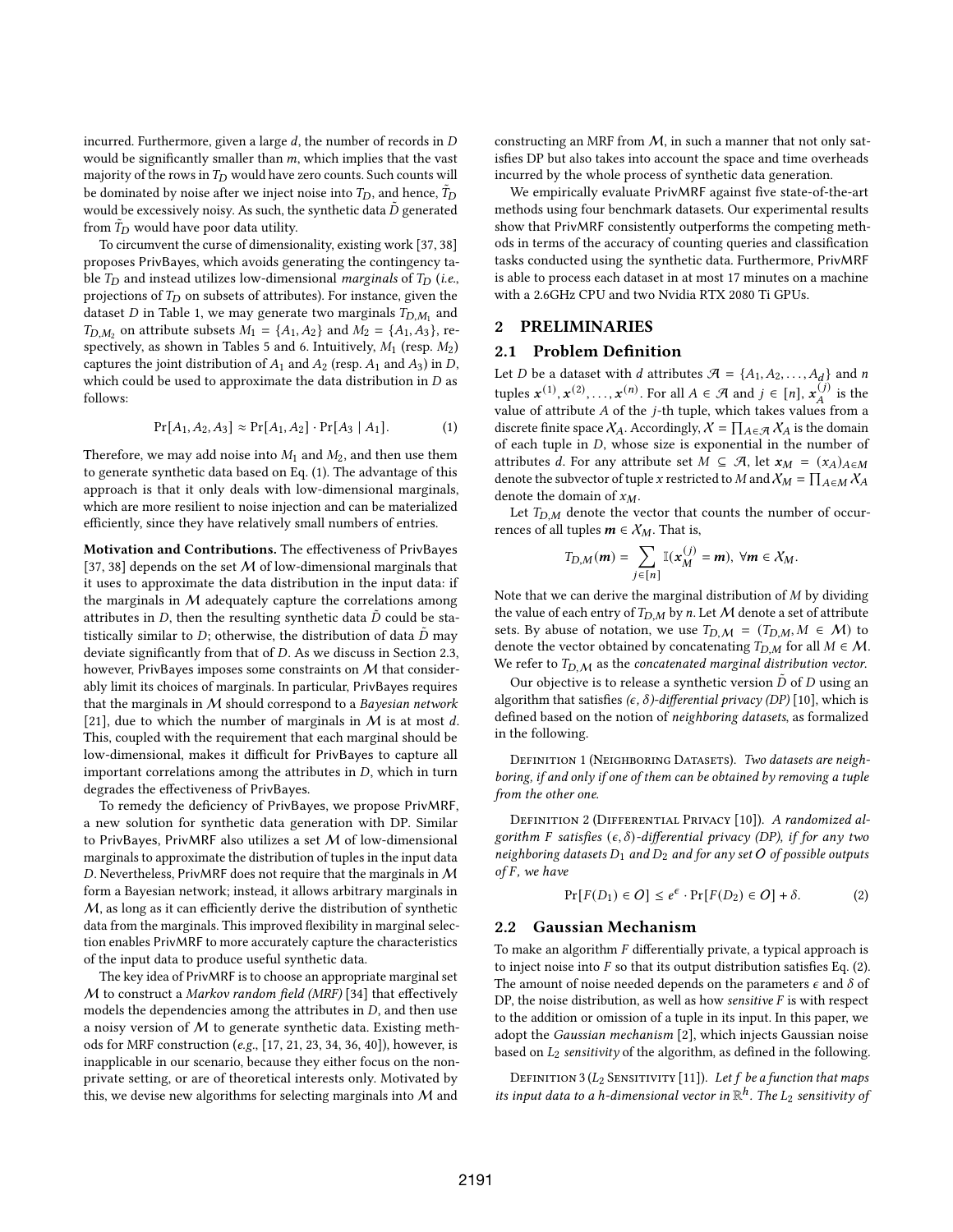$f$ , denoted as  $S(f)$ , is defined as

$$
S(f) = \max_{\text{neighboring datasets } D_1, D_2} ||f(D_1) - f(D_2)||_2.
$$

The following lemma shows the amount of Gaussian noise needed to achieve  $(\epsilon, \delta)$ -DP.

LEMMA 1 ([2]). Let  $f$  be a function that maps the input data to a h-dimensional vector in  $\mathbb{R}^h$ . Suppose that we add i.i.d. Gaussian noise  $N(0, \sigma^2)$  to each coordinate of f's output. Then, the noisy f satisfies  $(\epsilon, \delta)$ -DP if and only if

$$
\Phi\left(\frac{S(f)}{2\sigma} - \frac{\epsilon\sigma}{S(f)}\right) - \exp(\epsilon) \cdot \Phi\left(-\frac{S(f)}{2\sigma} - \frac{\epsilon\sigma}{S(f)}\right) \le \delta, \qquad (3)
$$

where  $\Phi(x) = \frac{1}{\sqrt{2\pi}} \int_{-\infty}^{x} \exp\left(-\frac{y^2}{2}\right)$  $\left(\frac{y^2}{2}\right)$  dy is the cumulative distribution function of the standard normal distribution, and  $S(f)$  is the  $L_2$  sensitivity of  $f$ .

# 2.3 PrivBayes

PrivBayes [38] generates synthetic data using a 3-step approach:

- (1) Select a set  $M$  of marginals from the input data  $D$  using a differentially private algorithm.
- (2) Inject noise into the concatenated marginal distribution vector  $T_{D,\mathcal{M}}$ , obtaining a noisy version  $\tilde{T}_{D,\mathcal{M}}$ .
- (3) Use  $\tilde{T}_{D,\mathcal{M}}$  to synthesize a noisy dataset  $\tilde{D}$ .

In particular, Step (1) of PrivBayes ensures that the marginals in  $M$ can be arranged in a sequence  $M_1, M_2, \ldots$ , such that for any  $i \geq 2$ ,  $M_i$  contains *exactly one* attribute  $Y_i$  that is not in  $M_1, M_2, \ldots, M_{i-1}$ . As such, the marginals in  $M$  correspond to a specific type of Bayesian network [21], which is a probabilistic model of the dependencies among the attributes in  $D$ . Based on the Bayesian network, we can approximate the data distribution in  $D$  as follows:

$$
Pr[A_1, A_2, \dots, A_d] \approx Pr[M_1] \cdot \prod_{i=2}^{|M|} Pr[Y_i \mid M_i \setminus \{Y_i\}]. \tag{4}
$$

Step (2) of PrivBayes generates a noisy version  $\tilde{T}_{D,M_i}$  of each marginal  $T_{D,M_i}$ . Observe that, for any  $i \geq 2$ , we can derive a noisy version of Pr[ $Y_i \mid M_i \setminus \{Y_i\}$ ] based on the noisy counts in  $\tilde{T}_{D,M_i}$ . In addition, we can obtain a noisy version of Pr[ $M_1$ ] from  $\tilde{T}_{D,M_1}$  in the same manner. Given these noisy distributions, Step (3) of PrivBayes generates each synthetic tuple  $\tilde{x}$  in  $\tilde{D}$  as follows. First, we sample  $\tilde{x}_{M_1}$  from the noisy Pr[ $M_1$ ]. Then, for each  $i = 2, ..., |\mathcal{M}|$ , we sample  $\tilde{x}_{Y_i}$  based on the noisy  $Pr[Y_i \mid M_i \setminus \{Y_i\}]$  and the sampled values of  $\tilde{x}$  on  $M_1$  and  $Y_2, \ldots, Y_{i-1}$ . For example, suppose that M contains the two marginals  $M_1$  and  $M_2$  in Tables 5 and 6, respectively. Then, in accordance to Eq. (1), we would generate each synthetic tuple  $\tilde{x}$  by first sampling  $\tilde{x}_{\{A_1, A_2\}}$  from the noisy version of Pr[ $A_1, A_2$ ]. After that, we examine the sampled value of  $\tilde{x}_{\{A_1, A_2\}}$ , and then sample  $\tilde{x}_{A_3}$  from Pr[A<sub>3</sub> | A<sub>1</sub>] based on  $\tilde{x}_{A_1}$ .

PrivBayes's utilization of Bayesian networks yields two advantages. First, it enables us to approximate the input data  $D$  using the low-dimensional marginals in  $M$ , thus mitigating the curse of dimensionality. Second, it allows us to generate synthetic tuples efficiently using the noisy marginals and Eq. (4). Nevertheless, the way that PrivBayes constructs Bayesian networks considerably restricts the choices of marginals in  $M$ . Specifically, it requires that each  $M_i$ 

should contain exactly one attribute absent from  $M_1, \ldots, M_{i-1}$ , due to which the number of marginals in  $M$  is at most  $d$ . Further, each marginal can only have a small number of attributes. With these constraints, it is challenging to ensure that  $M$  sufficiently captures the dependencies among the attributes in  $D$ . As a consequence, the quality of the synthetic data generated by PrivBayes still leaves room for improvement.

# 2.4 PGM and Junction Trees

To overcome the limitation of PrivBayes, we may relax its constraints and let M contain marginals that do not correspond to a Bayesian network. But then, an immediate challenge is that we can no longer apply Eq. (4) to approximate the joint distribution in the input data D using  $\overline{T}_{D,M}$ . Fortunately, there exist a relatively efficient algorithm, referred to as PGM [25], for deriving the joint distribution based on an arbitrary set of noisy marginals.

The basic idea of PGM is to construct a junction tree [34] from M to facilitate the approximation of  $Pr[A_1, A_2, ..., A_d]$ . In particular, a junction tree consists of an ordered set of marginals  $C = \{C_1, C_2, \ldots\}$  that satisfies the following two conditions:

- (1) Each attribute in  $D$  is contained in at least one marginal in  $C;$
- (2) For any  $i > 1$ , the attribute set  $S_i = C_i \cap \left(\bigcup_{j=1}^{i-1} C_j\right)$  appears in one of  $C_1, C_2, \ldots, C_{i-1}$ .

Formally, each  $C_i$  (resp.  $S_i$ ) is referred to a *clique* (resp. separator). By the property of the junction tree, we can approximate the data distribution in  $D$  as:

$$
Pr[A_1, A_2, \dots, A_d] \approx Pr[C_1] \cdot \prod_{i=2}^{|C|} Pr[C_i \setminus S_i | S_i]. \tag{5}
$$

Specifically, PGM obtains a junction tree  $C$  from  $M$  using a standard algorithm as follows. (Interested readers are referred to [34] for details.)

- (1) Construct an *attribute graph G* where (i) each node is an attribute in  $D$ , and (ii) there is an undirected edge between two nodes  $A$  and  $B$  if and only if  $A$  and  $B$  appear in the same marginal in M.
- (2) Triangulate  $G$  by inserting edges into  $G$ , such that for every cycle  $(v_1, \ldots, v_k, v_1)$  in G, the subgraph induced by  $v_1, \ldots, v_k$ contains at least one triangle. For example, if  $(v_1, v_2, v_3, v_4)$ is a cycle in G, then  $(v_1, v_3)$  or  $(v_2, v_4)$  should be an edge in G.
- (3) Let  $G_{\Delta}$  be the triangulated version of G. Take each maximal clique in  $G_{\Delta}$  as a clique in C.
- (4) Derive a proper order of the cliques so that  $C = \{C_1, C_2, \ldots\}$ satisfies the requirements of a junction tree.

The above algorithm incurs zero privacy cost, since it only examines the attributes in each marginal in  $M$ , without looking into the counts in the marginals. In addition, the algorithm guarantees that each marginal in  $M$  is contained in at least one marginal in C. For convenience, we refer to the transformation from M to C as the junction tree transform. Once  $C$  is obtained, PGM derives the marginal distributions in C from  $\tilde{T}_{D,\mathcal{M}}$  by performing graphical model estimation and inference. After that, we can generate synthetic data based on Eq. (5).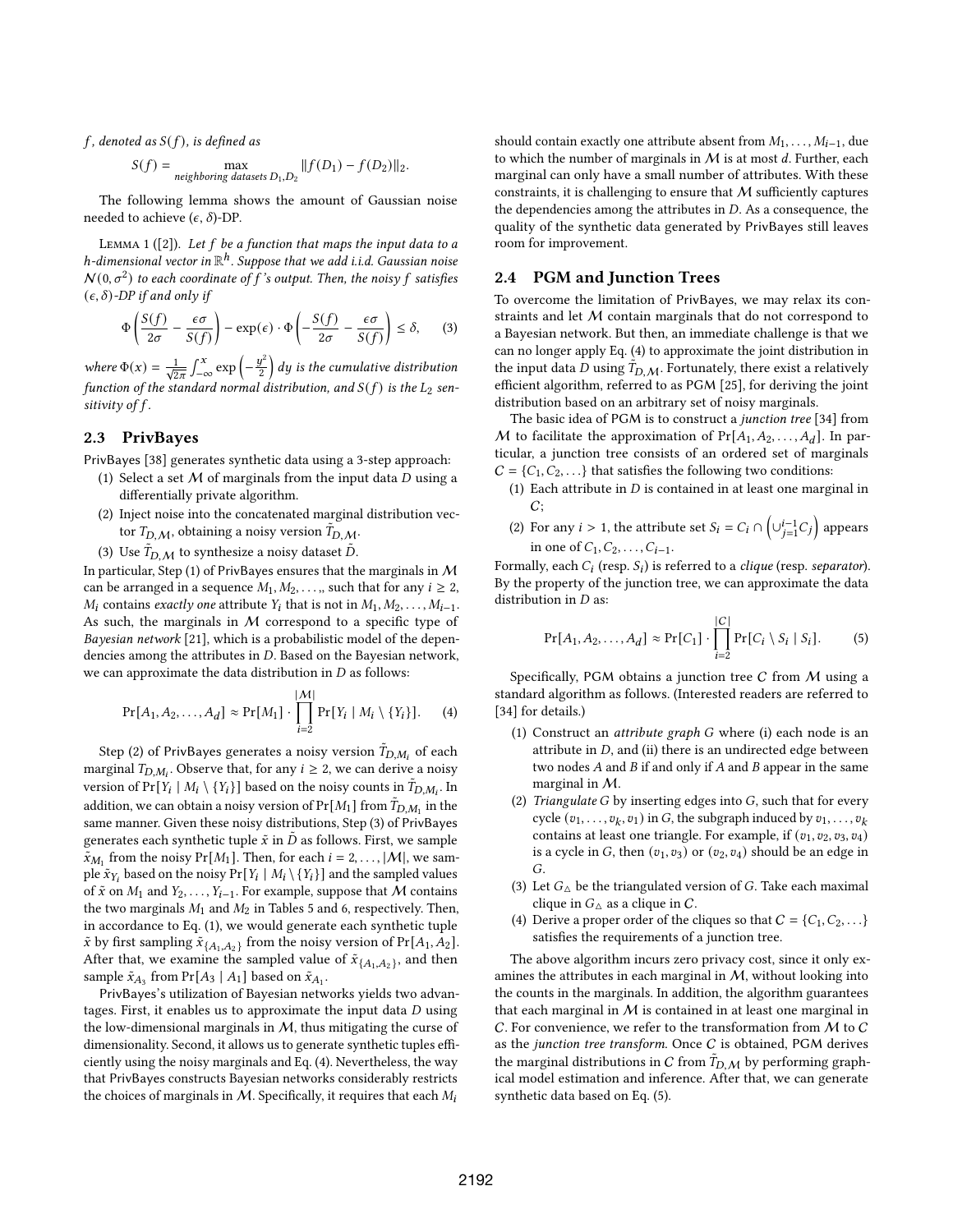Limitation of PGM. Although PGM offers an effective means of generating synthetic data from a set of noisy marginals, it does not provide any method to decide which marginals should be used in the first place. In other words, it requires that the noisy marginals should be given by the user. However, the quality of the synthetic data generated from PGM highly depends on the given set M of marginals. For example, if  $M$  contains  $d$  single-attribute marginals (i.e., one for each attribute in  $D$ ), then the joint data distribution derived from M would be a Cartesian product of the single-attribute marginal distributions. Such a joint data distribution is highly unlikely to be close to the original data distribution in  $D$ . One may attempt to address this problem by inserting into  $M$  every possible multi-dimensional marginal that contains correlated attributes, but it would still lead to inferior synthetic data due to two issues:

Issue 1: Excessive noise in marginals. Recall that we need to inject noise into each marginal in  $M$  to achieve DP. When  $M$  contains a large number of marginals, the amount of private information revealed by M is substantial, in which case we would require a large amount of noise in each marginal for privacy protection. This severely degrades the accuracy of the noisy marginals and the resulting synthetic data.

Issue 2: Prohibitive overheads. Recall that PGM derives a joint data distribution based on Eq. (5), which requires materializing the marginal distribution for each clique  $C_i$  in a junction tree. In turn, each  $\hat{C}_i$  is a maximal clique in the graph  $G_{\Delta}$  triangulated from the attribute graph  $G$ . When  $M$  contains a sizable number of marginals, G would be a dense graph, since every pair of attributes appearing in the same marginal is mapped to an edge in G. Accordingly,  $G_{\Lambda}$ would also be dense (since it contains all edges in  $G$ ), and hence, it is likely that some maximal clique  $C_l$  in  $\overline{G}_\Delta$  contains a large number of attributes. In that case, the marginal corresponding to  $C_i$  is a high-dimensional marginal, which cannot be materialized without prohibitive space and time overheads.

In summary, we can conclude that  $M$  needs to be carefully constructed according to three constraints:

- CSTR1. The marginals in  $M$  should be low-dimensional and should capture important characteristics of the input data;
- CSTR2. The size of  $M$  is reasonably small;
- CSTR3. Applying a junction tree transform on M does not result in any clique with large domain size.

Unfortunately, there is no existing algorithm for constructing  $M$ that satisfies all of the above constraints. For example, the marginal selection algorithm in PrivBayes [38] satisfies CSTR2 and CSTR3 (due to the property of the Bayesian network that it uses), but it violates CSTR1 because, as mentioned in Section 2.3, its choice of marginals is inadequate to capture complex correlations in the input data. Previous work [25] also considers combining PGM with a few other existing algorithms [13, 16, 24], but shows that none of them yields better overall result than combining PGM with the marginal selection algorithm in PrivBayes. This leads to a natural question: can we design a marginal selection algorithm that satisfies DP as well as constraints CSTR1-3, so as to achieve more effective synthetic data generation? In Section 3, we answer this question positively with a new DP algorithm for marginal selection.

Table 7: Comparison of PrivMRF, PrivBayes [38], and PGM [25].

| Method     | <b>Selection of Marginals</b>    | <b>Modeling from noisy</b><br>marginals |
|------------|----------------------------------|-----------------------------------------|
| PrivBayes  | based on a Bayesian net-<br>work | uses a Bayesian net-<br>work            |
| <b>PGM</b> |                                  | uses a probablistic<br>graphical model  |
| PrivMRF    | based on Markov random<br>fields | uses PGM                                |

# 3 OUR SOLUTION

This section introduces our PrivMRF method for data synthesis under differential privacy. In a nutshell, PrivMRF utilizes a DP algorithm to select a marginal set  $M$  that satisfies the constraints CSTR1-3 mentioned in Section 2.4, and then it feeds a noisy distribution vector  $\tilde{T}_{D,M}$  of M to PGM to generate synthetic data. Table 7 shows a comparison of PrivMRF, PrivBayes[38], and PGM [25]. The novelty of PrivMRF lies in its new DP method to select marginals that can be combined with PGM for effective synthetic data generation. In contrast, PGM itself does not provide any method for marginal selection, while PrivBayes has a restrictive marginal selection approach that degrades the accuracy of synthetic data, as discussed in Section 2.

Specifically, PrivMRF uses a two-step approach for marginal selection. First, it generates an attribute graph  $G$ , such that (i) each edge in  $G$  connects two highly correlated attributes, and (ii) the triangulation  $G_{\wedge}$  of G does not contain any large cliques. Let  $C =$  $\{C_1, C_2, \ldots\}$  be the maximal cliques in  $G_{\Delta}$ .

Second, PrivMRF selects a set  $M$  of marginals, such that each  $M_i \in \mathcal{M}$  contains a subset of the attributes in some clique in C. As such, if we apply a junction tree transform on  $M$ , each clique in the resulting junction tree would be a sub-clique of some  $C_i \in \mathcal{C}$ [21]. Therefore, the largest clique in the junction tree is at most the same size as the largest clique in  $C$ . This guarantees that  $M$  satisfies CSTR3. To ensure that  $M$  also satisfies CSTR1 and CSTR2, PrivMRF carefully controls the size of  $M$ , and it selects a marginal  $M_i$  into  $M$  only if  $M_i$  is low-dimensional and provides useful additional information with respect to those marginals that have been selected.

In what follows, Section 3.1 explains how PrivMRF generates the attribute graph  $G$ , while Sections 3.2-3.4 detail the construction of marginal set M based on C. After that, Section 3.5 clarifies the synthesis of data based on  $C$ , and Section 3.6 analyzes the privacy guarantee of PrivMRF.

# 3.1 Generation of Attribute Graph

Given a dataset  $D$ , PrivMRF starts by generating an attribute graph  $G$  where each node is an attribute in  $D$ . It aims to ensure that (i) each edge in  $G$  links up two attributes that are highly correlated, and (ii) if we triangulate G, the resulting graph  $G_{\Delta}$  does not contain any large clique. Once G is generated, the maximal cliques in  $G_{\Delta}$  would be used in subsequent steps of PrivMRF to construct a marginal set for synthetic data generation.

Algorithm 1 illustrates the pseudo-code of PrivMRF's construction of  $G_{\Delta}$ . It first examines every pair of attributes A, B in D, and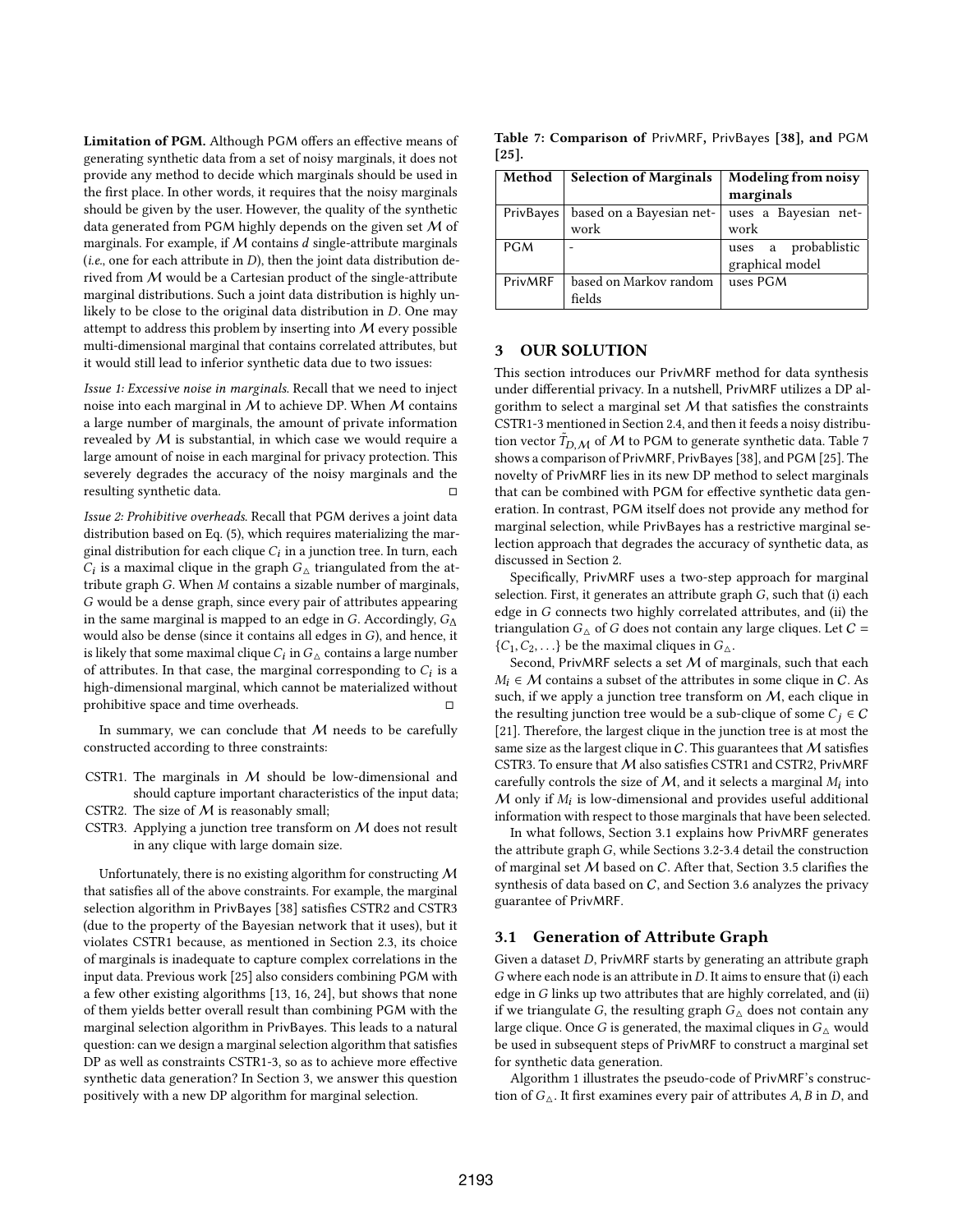Algorithm 1: Construction of Attribute Graph

**Input:** Dataset *D*, noise scale  $\sigma_R$ , threshold  $\tau_c$ **Output:** Set C of cliques, noisy R-score  $R(A, B)$  for each pair of attributes  $A, B$ 

1 for each pair of attributes  $A, B \in D$  do

 $\tilde{R}(A, B) \leftarrow R(A, B) + \mathcal{N}(0, \sigma_R^2);$ 

- 3 Let  $\mathcal E$  be the set of all attribute pairs in  $D$ ;
- $4$  Let  $G$  be an edgeless graph where each node is an attribute in  $D$ :
- $5 \; bool \leftarrow \text{true};$
- 6 while bool is true do
- $bool \leftarrow false$ :
- for each attribute pair  $(A, B)$  in  $\mathcal E$  in descending order of  $R(A, B)$  do

| $\mathbf q$ | Let $G_{\wedge}$ be triangulation of G, assuming edge $(A, B)$      |
|-------------|---------------------------------------------------------------------|
|             | is inserted into $G$ ;                                              |
| 10          | <b>if</b> every maximal clique in $G_{\wedge}$ has a domain size no |
|             | <i>more than</i> $\tau_c$ <b>then</b>                               |
| 11          | insert edge $(A, B)$ into G, and remove $(A, B)$                    |
|             | from $\mathcal{E}$ ;                                                |
| 12          | $bool \leftarrow true;$<br><b>break</b> ;                           |
| 13          |                                                                     |
|             |                                                                     |

14 *C* ← the set of maximal cliques in the graph  $G_$ triangulated from  $G$ ;

15 **return** C as well as  $\overline{R}(A, B)$  for each attribute pair A, B;

computes their *R*-score  $R(A, B)$  [38] as follows:

$$
R(A, B) = \frac{n}{2} \| \Pr[A, B] - \Pr[A] \Pr[B] \|_1,
$$
 (6)

where *n* is the number of tuples in *D*. Observe that  $R(A, B)$  measures the difference between  $Pr[A, B]$  and  $Pr[A] \cdot Pr[B]$ , and it tends to be large when  $A$  and  $B$  are highly correlated. PrivMRF tries to ensure that node pairs with high R-score are mapped to edges in  $G$ . Towards this end, it first injects Gaussian noise  $N(0, \sigma_R^2)$  into the R-score  $R(A, B)$  of each attribute pair A, B (Lines 1-2 of Algorithm 1). Let  $R(A, B)$  be the noisy version of  $R(A, B)$  thus obtained.

Then, PrivMRF greedily selects node pairs with large noisy Rscores, and adds each pair  $(A, B)$  into  $G$  as an edge, subject to one constraint: if we triangulate  $G$  after inserting  $(A, B)$ , each maximal clique *C* in the triangulated graph  $G_{\Delta}$  should have

$$
\prod_{A \in C} |A| \le \tau_c,\tag{7}
$$

where |A| denotes the domain size of A and  $\tau_c$  is a constant. In other words, we require that the marginal corresponding to  $C$  has a domain size at most  $\tau_c$ , which ensures that there is no over-size clique in  $G_{\Delta}$ .

Specifically, PrivMRF first initializes a set  $\mathcal E$  that contains all attribute pairs in  $D$ , as well as an edgeless graph  $G$  where each node is an attribute in  $D$  (Lines 3-4). After that, PrivMRF iteratively inserts edges into  $G$ , while making sure that the constraint in Eq. (7) is satisfied (Lines 5-13). Specifically, in each iteration, PrivMRF identifies the attribute pair  $(A, B)$  in E with the largest noisy Rscore, and considers the scenario when we (i) add an edge between A and B in G and then (ii) triangulate G into another graph  $G_{\Delta}$ (Lines 8-9). If every maximal clique in  $G_{\wedge}$  has a domain size smaller than  $\tau_c$ , then PrivMRF inserts an edge  $(A, B)$  into G and removes  $(A, B)$  from  $\mathcal E$ , and proceeds to the next iteration (Lines 10-13). Otherwise, PrivMRF ignores  $(A, B)$  and considers the node pair in  $\mathcal E$  with the *next largest* noisy R-score, and so on (Line 10). When none of the node pairs in  $\mathcal E$  can be inserted into G without violating the constraint of  $\tau_c$ , PrivMRF terminates by returning the set C of maximal cliques in the triangulation of G, as well as  $\tilde{R}(A, B)$  for each attribute pair  $A, B$  (Lines 14-15).

# 3.2 Choosing Candidate Marginal Set

Let C be the set of cliques returned by Algorithm 1, and  $G_{\Delta}$  be the triangulated graph from which  $C$  is generated. Given  $C$ , PrivMRF would proceed to construct a set  $U$  of candidate marginals, which will subsequently be used to derive the final marginal set  $M$  for synthetic data generation. The construction of  $M$  serves two purposes: (i) to filter out marginals that violates the constraint CSTR1 or CSTR3 mentioned in Section 2.4, and (ii) to narrow the scope of marginal selection in subsequent steps. Toward this end, PrivMRF imposes the following two requirements on the marginals in  $\mathcal{U}$ .

First, each marginal in  $\mathcal U$  should contain a subset of the attributes of some clique in C. This guarantees that if we choose any subset  $M$  of  $U$  and apply a junction tree transform on  $M$ , then any clique in the resulting junction tree is a sub-clique of some  $C_i \in C$  [21]. In other words, the junction tree would not contain any clique whose domain size is larger than  $\tau_c$  (see Eq. (7)), thus satisfying the constraint CSTR3.

Second, each marginal M in  $U$  should be  $\theta$ -useful [38], namely,

$$
\frac{n}{\prod_{A \in M} |\mathcal{X}_A|} \ge \theta \cdot g,
$$

where  $g$  is the expected absolute value of the noise to be injected into each count in  $M$ , and  $\theta$  is a constant. In other words, we require that the average count in M should be at least  $\theta$  times the noise scale  $q$ , so that the noisy version of  $M$  could still capture useful information, which helps comply with the constraint CSTR1.

Algorithm 2 shows the pseudo-code of the derivation of  $\mathcal{U}$ . We first generate a noisy version  $\tilde{n}$  of the number *n* of tuples in *D*, and initialize  $U$  as an empty set (Lines 1-2). Then, for each marginal M such that  $M \subseteq C_i$  for some  $C_i \in C$ , we evaluate whether it satisfies  $\theta$ -usefulness based on whether  $\frac{\tilde{n}}{\prod_{A \in M} |X_A|} \ge \theta \cdot g$  (Lines 3-5). (Note that we use  $\tilde{n}$  instead of *n*, since *n* is sensitive information and needs to be perturbed with noise to ensure DP.) If  $\frac{\tilde{n}}{\prod_{A \in M} |X_A|} \ge \theta \cdot g$ , then we insert  $M$  into  $U$  as a marginal to be considered (Line 6).

After we obtain  $U$ , we proceed to select marginals from  $U$  to form the final marginal set  $M$ , in a manner that satisfies constraints CSTR1-3. For this, we first initialize  $M$  with  $d$  marginals selected heuristically from  $U$  (see Section 3.3), and then iteratively apply a greedy approach to insert additional marginals into M (see Section 3.4).

#### 3.3 Initialization of Marginal Set M

Algorithm 3 shows the pseudo-code of our initialization of  $M$ . We first set  $M = \emptyset$ , and then inspect each attribute A in D in turn. For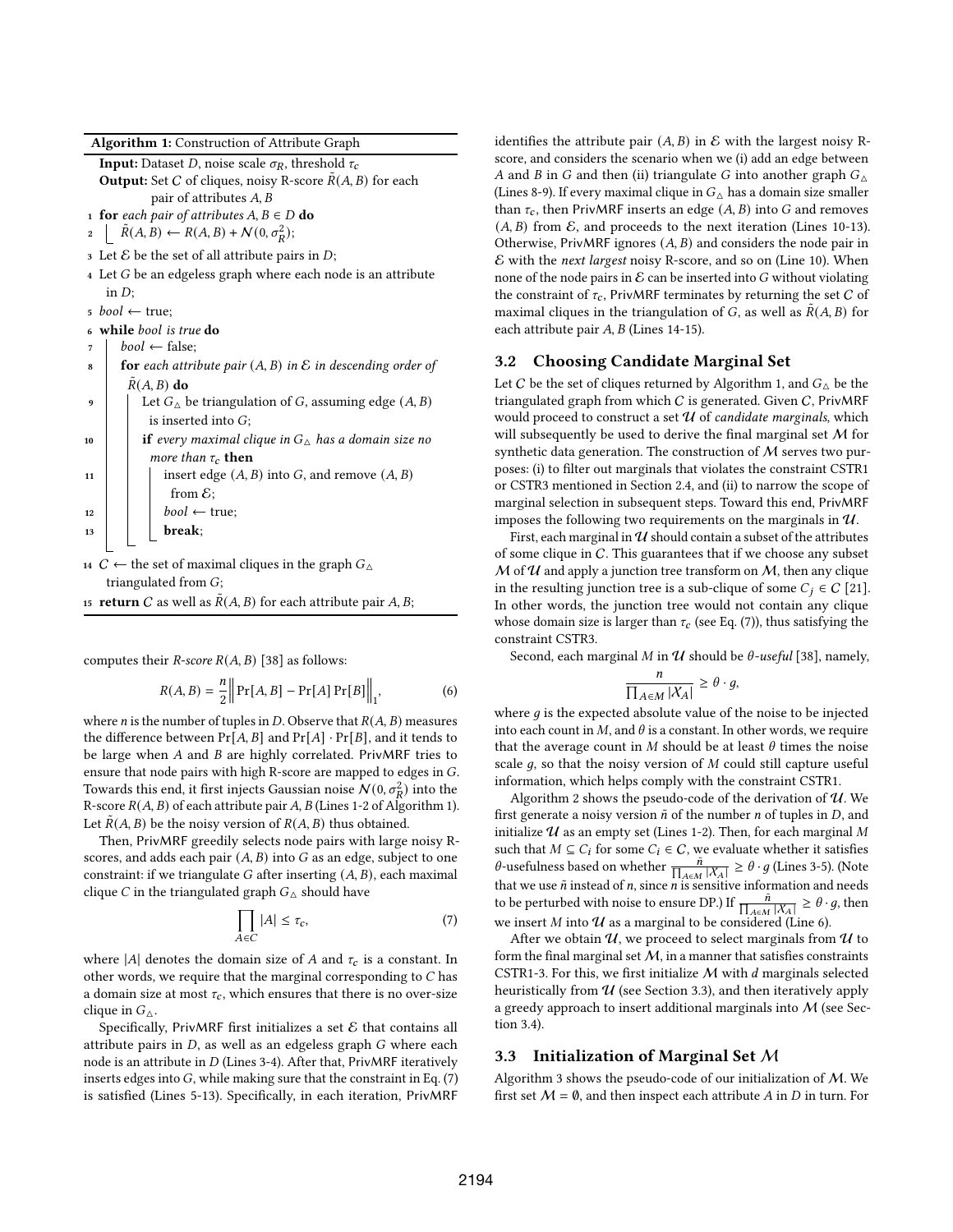Algorithm 2: Construction of Candidate Marginal Set

**Input:** Set C of cliques, noise scale  $\sigma_{\mathcal{U}}$ , constant  $\theta$ , expected noise amount  $g$ Output: Candidate marginal set  $\mathcal U$ 1  $\tilde{n} \leftarrow n + \mathcal{N}(0, \sigma_{\mathcal{U}}^2);$  $2 \mathcal{U} \leftarrow \emptyset;$ 3 for each clique  $C_i \in \mathcal{C}$  do 4 for each  $M \subseteq C_i$  do  $\begin{array}{c|c}\n\text{ } & \text{if } \frac{\tilde{n}}{\prod_{A \in M} |\mathcal{X}_A|} \geq \theta \cdot g \text{ then}\n\end{array}$ 6 | |  $\left| \right|$  Insert *M* into  $\mathcal{U}$ ; 7 return  $\mathcal{U}$ ;

Algorithm 3: Initialization of Marginal Set M

| <b>Input:</b> Candidate marginal set $\mathcal{U}$ , attributes set $\mathcal{A}$ in input |  |  |
|--------------------------------------------------------------------------------------------|--|--|
| data D, $\tilde{R}$ for each attribute pairs                                               |  |  |
| <b>Output:</b> Marginal set $M$                                                            |  |  |
| $1 M \leftarrow \emptyset$                                                                 |  |  |
| 2 for each attribute $A \in \mathcal{A}$ do                                                |  |  |
| 3 Among the marginals in $U$ that contains A, identify the                                 |  |  |
| marginal M that maximizes $\rho(A, M)$ ;                                                   |  |  |
| Insert <i>M</i> into <i>M</i> , and remove <i>M</i> from $U$ ;                             |  |  |
| 5 return $M$ :                                                                             |  |  |

each A, we examine the marginals in  $\mathcal U$  that contains A; among them, we identify the marginal  $M$  that maximizes the following function  $\rho(A, M)$ :

on 
$$
p(A, M)
$$
:  
\n
$$
\rho(A, M) = \frac{\sum_{B \in M \setminus \{A\}} \tilde{R}(A, B)}{\sqrt{|M| + \sum_{B \in M \setminus \{A\}} \left(\sum_{B' \in M \setminus \{A, B\}} \tilde{R}(B, B')\right)}}.
$$
\n(8)

Then, we insert  $M$  into  $M$ , and remove  $M$  from  $U$ . We return  $M$ after repeating the above process for all attributes in  $D$ .

The function  $\rho(A, M)$  measures the correlations between A and the other attributes in  $M$ , and is based on the function used in correlation-based feature selector [14] for evaluating the correlation between an attribute and a feature set. By inserting into M the marginal M that contains A and maximizes  $\rho(A, M)$ , we ensure that  $M$  contains at least one marginal that captures the strong correlations between A and other attributes.

#### 3.4 Refinement of Marginal Set M

After the initialization of  $M$ , we proceed to refine  $M$  by inserting additional marginals into  $M$ , aiming to ensure that each inserted marginal captures as much additional information as possible with respect to the existing marginals in M. Towards this end, we construct a Markov random field (MRF) [34], which is a graphical model for representing the information encapsulated in  $M$ . In particular, our MRF is parameterized with a real vector  $\theta$  where each element corresponds to an entry in a marginal  $M \in \mathcal{M}$ . Let x be an element of the domain  $X$  of D, and  $x_M$  be the projection of  $x$  onto the attributes in M. Let  $\theta_M(x_M)$  be the element in  $\theta$  corresponding to

|          | Algorithm 4: Refinement of Marginal Set M                                                                                  |
|----------|----------------------------------------------------------------------------------------------------------------------------|
|          | <b>Input:</b> input data D, clique set C, candidate marginal set $\mathcal{U}$ ,                                           |
|          | initial marginal set $M$ , iteration number $t$ , constant                                                                 |
|          | k, noise scales $\sigma_m$ and $\sigma_h$                                                                                  |
|          | <b>Output:</b> the marginal distributions pertinent to $C$                                                                 |
|          | 1 Obtain a noisy distribution vector $T_{D,M}$ by injecting i.i.d.                                                         |
|          | Gaussian noise $\mathcal{N}(0, \sigma_m^2)$ into each entry in $T_{D,\mathcal{M}}$ ;                                       |
|          | 2 Set the initial MRF parameter $\theta_0$ as an all-zero vector of                                                        |
|          | length $ \tilde{T}_{D,M} $ ;                                                                                               |
|          | 3 for $i = 1$ to t do                                                                                                      |
| $\bf{4}$ | $\theta_i \leftarrow$ Algorithm 5 $(\tilde{T}_{D,\mathcal{M}}, \theta_{i-1});$                                             |
| 5        | $\mathcal{U}' \leftarrow$ a random sample set of $k$ marginals from $\mathcal{U};$                                         |
| 6        | for each marginal $M \in U'$ do                                                                                            |
| 7        | $\mu_{i,M} \leftarrow$ the marginal distribution vector of M                                                               |
|          | decided by $\theta_i$ ;                                                                                                    |
| 8        | $\tilde{h}(M) \leftarrow   \mu_{i,M} - T_{D,M}  _1 + \mathcal{N}(0, \sigma_h^2);$                                          |
| 9        | Let M' be the marginal in $\mathcal{U}'$ that maximizes $\tilde{h}(M')$ ;                                                  |
| 10       | Insert M' into M, and remove M' from $\mathcal{U}$ ;                                                                       |
| 11       | Obtain a noisy distribution vector $\tilde{T}_{D,M'}$ by injecting                                                         |
|          | i.i.d. Gaussian noise $\mathcal{N}(0, \sigma_m^2)$ into each entry in $T_{D,M'}$ ;                                         |
| 12       | $\tilde{T}_{D,\mathcal{M}} \leftarrow$ the concatenation of $\tilde{T}_{D,\mathcal{M}}$ and $\tilde{T}_{D,\mathcal{M}'}$ ; |
|          | Update $\theta_i$ by inserting zeroes at positions corresponding                                                           |
| 13       |                                                                                                                            |
|          | to the entries in $M'$ ;                                                                                                   |

15 Use  $\theta_i$  to infer the marginal distributions pertinent to C;

16 return the marginal distributions pertinent to  $C$ ;

 $x_M$ . Our MRF models the distribution of x as:

$$
p(\mathbf{x}) \propto \prod_{M \in \mathcal{M}} \exp \left( \theta_M(\mathbf{x}_M) \right), \tag{9}
$$

where  $\exp (\theta_M(x_M))$  is referred as the *potential function* for  $x_M$ . In other words, given  $\theta$ , we can compute  $p(x)$  by first taking the product of the potential function of  $x$ 's projection onto each  $M \in$ M, and then normalizing it against all  $x \in \mathcal{X}$ . Accordingly, we can use  $\theta$  to infer the marginal distribution of any marginal  $M'$  as:

$$
p_{M'}(y) = \sum_{\mathbf{x} \in \mathcal{X}, \mathbf{x}_{M'} = y} p(\mathbf{x}). \tag{10}
$$

In addition, it is shown in [34] that, for any  $M'$ , we can avoid materializing  $p(x)$  in the computation of  $p_{M'}(y)$ , by utilizing a junction tree constructed from M.

Overall, the MRF enables us to use  $M$  to infer the marginal distributions pertinent to  $C$  as follows:

- (1) Given M, we derive the parameter vector  $\theta$  of the MRF based on the noisy marginal distribution vector  $\tilde{T}_{D,M}$  of M.
- (2) Based on  $\theta$ , we infer the marginal distribution of each clique  $C_i \in \mathcal{C}$ , according to Eq. (10).

Apparently, this approach is effective only if  $M$  and  $\theta$  are chosen carefully to facilitate an accurate estimation of  $C_i$ 's marginal distribution. In what follows, we explain how we address this in our method by refining M.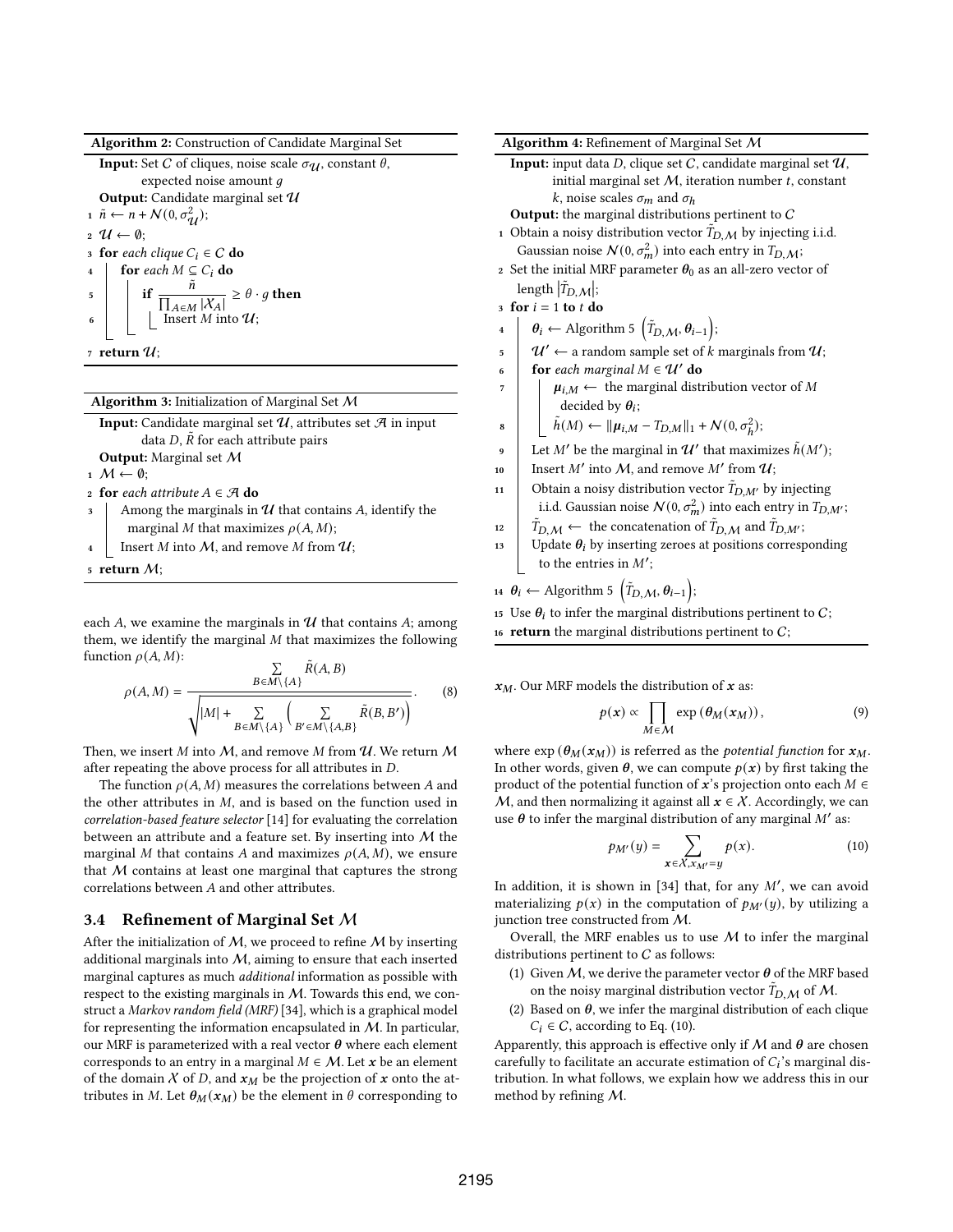| <b>Algorithm 5: Mirror Descent Estimation</b> |  |  |  |  |
|-----------------------------------------------|--|--|--|--|
|-----------------------------------------------|--|--|--|--|

| <b>Input:</b> noisy marginal distribution vector $T_{D,M}$ , MRF         |
|--------------------------------------------------------------------------|
| parameter vector $\theta_{i-1}$                                          |
| <b>Output:</b> updated parameter vector $\theta_i$ , updated marginal    |
| distribution vector $\mu_i$                                              |
| $\theta_i \leftarrow \theta_{i-1}$                                       |
| 2 repeat                                                                 |
| $\mu_i \leftarrow$ the marginal distribution vector of M decided by      |
| $\theta$ according to Eq. (10);                                          |
| 4 $\theta_i \leftarrow \theta_i - \eta \cdot (\mu_i - \tilde{T}_{D,M});$ |
| 5 <b>until</b> $\mu_i$ converges;                                        |
| 6 return $\theta_i$                                                      |

Algorithm 4 shows the pseudo-code of our method. We first generate the noisy marginal distribution vector  $\tilde{T}_{D,M}$  of M by injecting i.i.d. Gaussian noise into  $T_{D,M}$  (Line 1 in Algorithm 4). After that, we initialize the MRF parameter as a vector  $\theta_0$  that contains  $|\tilde{T}_{D,\,\mathcal{M}}|$  zero elements (Line 2).

The subsequent part of the algorithm consists of  $t$  iterations (Lines 3-13). In the *i*-th ( $i \geq 1$ ) iteration, we first invoke Algorithm 5 to update  $\theta_{i-1}$  into a new parameter vector  $\theta_i$  that is as consistent as  $\tilde{T}_{D,M}$  as possible. Algorithm 5 is an adoption of the mirror descent method used in PGM [25] for estimating graphical model parameters from noisy marginals. It first sets  $\theta_i = \theta_{i-1}$ , and then derives the marginal distribution vector  $\mu_i$  decided by  $\theta_i$ based on Eq. (10). After that, it measures the difference between  $\mu_i$ and  $\tilde{T}_{D,M}$ , and updates  $\theta_i$  based on this difference (Line 4 of Algorithm 5). Subsequently, it repeatedly computes  $\mu_i$  from  $\theta_i$  and then updates  $\theta_i$  based on  $\mu_i - \tilde{T}_{D,M}$ , until  $\mu_i$  converges. This iterative process makes  $\mu_i$  as close to  $\tilde{T}_{D,M}$  as possible, by adjusting the parameter vector  $\theta$ . Finally, the algorithm returns  $\theta_i$  and terminates.

After obtaining  $\theta_i$  and  $\mu_i$ , we proceed to select a random set  $\mathcal U'$  of marginals from  $\mathcal U$ , and choose the "best" among them to insert into  $M$  (Lines 5-8 in Algorithm 4). (We avoid inspecting all marginals in  $\mathcal{U}$ , so as to reduce the privacy and computation overheads incurred.) Specifically, for each marginal  $M \in \mathcal{U}'$ , we compute its marginal distribution vector  $\mu_{i,M}$  decided by  $\theta_i$ , and then computes  $\tilde{h}(M) \leftarrow ||\mu_{i,M} - T_{D,M}||_1 + \mathcal{N}(0, \sigma_h^2)$  as a noisy version of the  $L_1$  distance between  $\mu_{i,M}$  and  $T_{D,M}$ . Intuitively, a large  $h(M)$  indicates that our MRF based on the current marginal set  $M$  is unable to accurately model the information in  $M$ ; in that case, it is beneficial to insert M into M and update  $\theta_i$  accordingly, so as to improve the quality of our MRF. Therefore, we identify the marginal M' in  $\mathcal{U}'$  with the maximum  $\tilde{h}(M')$ , and insert M' into  $M$  after removing it from  $U$  (Lines 9-10). After that, we update  $\tilde{T}_{D,M}$  and  $\theta_i$  to reflect the insertion of M' into M (Lines 11-13), and then proceed to the next iteration to insert new marginals. After  $t$ iterations, we invoke Algorithm 5 one last time to update  $\theta_i$ , and then use it to infer the marginal distributions pertinent to  $C$ , which are then returned as the output of Algorithm 4.

Discussion. One may wonder why we construct the initial marginal set M based on the function  $\rho$  in Eq. (8) but refine M based

| <b>Algorithm 6: PrivMRF</b>                                                                                   |
|---------------------------------------------------------------------------------------------------------------|
| <b>Input:</b> input data <i>D</i> , attribute set <i>A</i> , noise scales $\sigma_R$ , $\sigma_U$ ,           |
| $\sigma_h$ , and $\sigma_m$ , constants $\tau_c$ , $\theta$ , t, and k                                        |
| <b>Output:</b> the marginal distributions pertinent to $C$                                                    |
| 1 C, { $\overrightarrow{R}$ } ← Algorithm 1 (D, σ <sub>R</sub> , τ <sub>c</sub> );                            |
| 2 $\mathcal{U} \leftarrow$ Algorithm 2 $\left(C, \sigma_{\mathcal{U}}, \theta, \sigma_m \sqrt{2/\pi}\right);$ |
| 3 $M \leftarrow$ Algorithm 3 $(\mathcal{U}, \mathcal{A}, {\{\tilde{R}\}});$                                   |
| 4 <b>return</b> the output of Algorithm 4 $(D, C, \mathcal{U}, M, t, k, \sigma_m, \sigma_h)$                  |

on an MRF instead. The reason is as follows. First, for the refinement of  $M$ , we need to identify new marginals that *complements* those in M in terms of the information captured. The function  $\rho$ is unsuitable for this task, since it only measures the correlations among the attributes in the same marginal, but does not lead to a meaningful way to infer whether a new marginal is useful with respect to the existing marginal set  $M$ . In contrast, the MRF provides us a principled approach to gauge the amount of new information that a new marginal provides on top of  $M$ . Therefore, the MRF is much more suitable for the refinement of M.

Alternatively, one may omit Algorithm 3, and directly invoke Algorithm 4 with  $M = \emptyset$  to construct M from scratch. In that case, however, the first few iterations of Algorithm 4 (in Lines 3-13) would have to evaluate a large random set  $\mathcal{U}'$  of marginals, so as to ensure that  $\mathcal{U}'$  contains good choices for the initialization of M. This would incur tremendous computation and privacy costs, since the evaluation of each marginal  $\tilde{M} \in \mathcal{U}'$  requires (i) deriving the marginal distribution of  $M$  from the MRF parameter vector and (ii) injecting noise to the  $L_1$  distance between this marginal distribution and  $T_{D,M}$ . In contrast, initializing M using Algorithm 3 strikes a much better trade-off between efficiency, privacy, and the quality of  $M$ , which explains why we incorporate both Algorithms 3 and 4 in PrivMRF.

# 3.5 Synthesizing Data from C

Given the marginal distributions of  $C$  returned by Algorithm 5, we generate each synthetic tuple  $\tilde{x}$  based on Eq. (5) as follows. First, we sample  $\tilde{x}_{C_1}$  (i.e., the subvector of  $\tilde{x}$  on  $C_1$ ) from the marginal distribution of  $C_1$ . After that, for  $i = 2, 3, \ldots$ , we examine  $\tilde{x}_{S_i}$ , and then sample  $\tilde{x}_{C_i \setminus S_i}$  from the conditional distribution  $Pr[C_i \setminus S_i | S_i = \tilde{x}_{S_i}]$ (which can be derived from the marginal distribution of  $C_i$ ). In other words,  $\tilde{x}$  can be generated by sampling once from each  $C_i \in \mathcal{C}$ . The generation of each synthetic tuple is processed independently.

## 3.6 Privacy Analysis

Algorithm 6 presents the pseudo-code of PrivMRF. There are only four places in PrivMRF that access the input dataset  $D$ :

- (1) Lines 1-2 in Algorithm 1 computes the R-score of every pair of attributes in D, and injects Gaussian noise  $\mathcal{N}(0, \sigma_R^2)$  into each R-score.
- (2) Line 1 in Algorithm 2 derives a noisy version  $\tilde{n}$  of the number of tuples in D, using Gaussian noise  $N(0, \sigma_{\mathcal{U}}^2)$ .
- (3) Lines 3-13 in Algorithm 4 consists of  $t$  iterations, each of which inspects  $\vec{k}$  marginals in a random set  $\mathcal{U}'$ . For each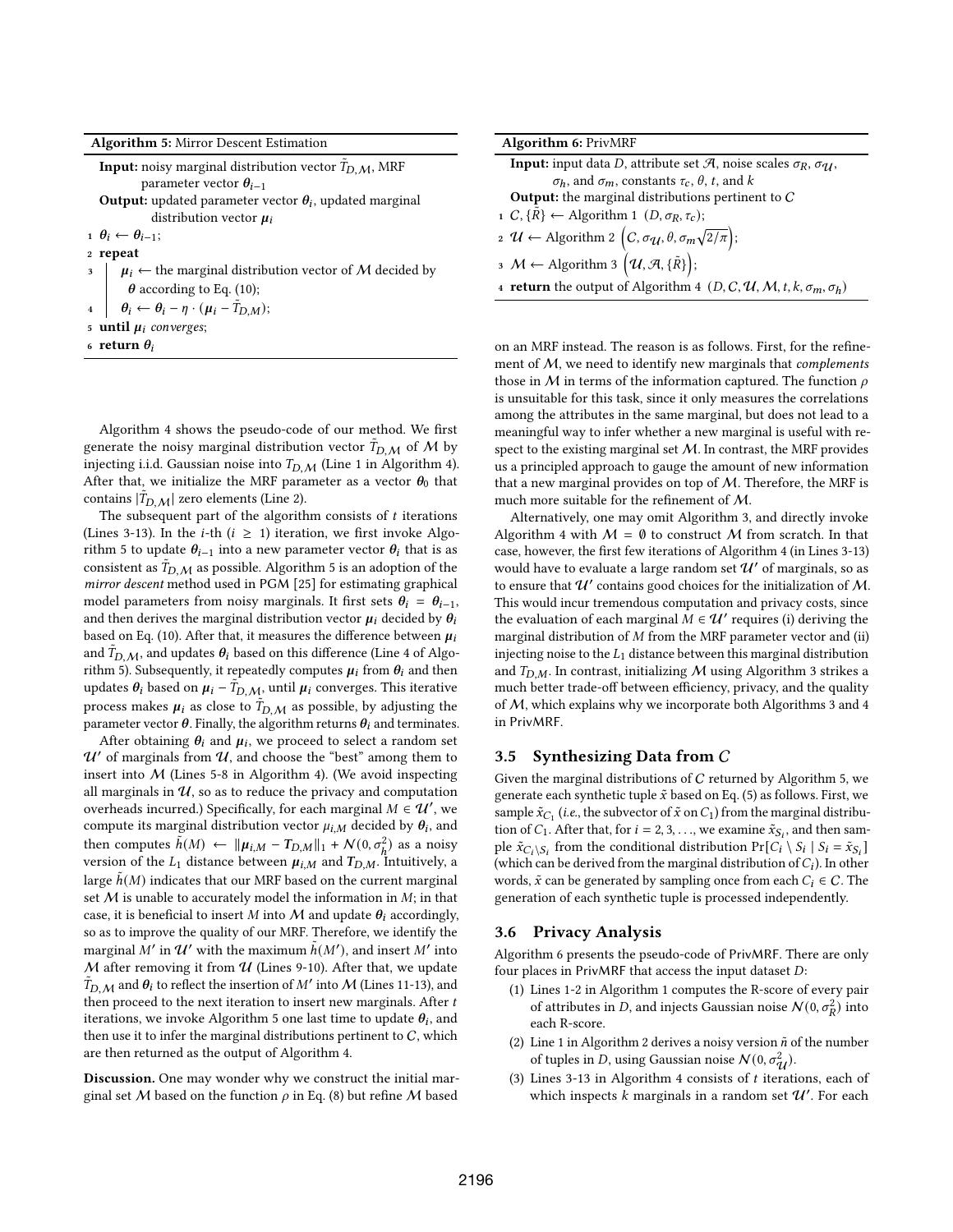marginal  $M \in \mathcal{U}'$ , Algorithm 4 computes the  $L_1$  distance between  $\mu_{i,M}$  and  $T_{D,M}$ , and injects Gaussian noise  $\mathcal{N}(0, \sigma_h^2)$ into it.

(4) Each iteration in Lines 3-13 in Algorithm 4 also selects a marginal M' from  $\mathcal{U}'$  and computes a noisy version  $\tilde{T}_{D,M'}$ of its marginal distribution, using Gaussian noise  $N(0, \sigma_m^2)$ .

The following lemma shows the privacy guarantee of PrivMRF.

Lemma 2. Let

$$
g = \frac{2d(d-1)}{\sigma_R^2} + \frac{1}{\sigma_{\mathcal{U}}^2} + \frac{t \cdot k}{\sigma_h^2} + \frac{d+t}{\sigma_m^2}.
$$
 (11)

Then, PrivMRF satisfies  $(\epsilon, \delta)$ -differential privacy if

$$
\Phi\left(\frac{\sqrt{g}}{2} - \frac{\epsilon}{\sqrt{g}}\right) - e^{\epsilon} \cdot \Phi\left(-\frac{\sqrt{g}}{2} - \frac{\epsilon}{\sqrt{g}}\right) \le \delta. \tag{12}
$$

The proof of Lemma 2 is included in the full version of this paper [28], and it utilizes the following three lemmas.

LEMMA 3. For *m* queries  $Q_1, Q_2, \ldots, Q_m$  with  $L_2$  sensitivity  $S(Q_1), S(Q_2), \ldots, S(Q_m)$ , we inject independent Gaussian noise of standard deviation  $\sigma_i$  into the query result of  $Q_i$ . Let

$$
g = \sum_{i=1}^{m} \frac{S(Q_i)^2}{\sigma_i^2}
$$
 (13)

Then, the composition of the m queries satisfies  $(\epsilon, \delta)$ -DP if:

$$
\Phi\left(\frac{\sqrt{g}}{2} - \frac{\epsilon}{\sqrt{g}}\right) - e^{\epsilon} \cdot \Phi\left(-\frac{\sqrt{g}}{2} - \frac{\epsilon}{\sqrt{g}}\right) \le \delta. \tag{14}
$$

LEMMA 4. The  $L_2$  sensitivity of the R-score is at most 2.

LEMMA 5. For any marginal M and any MRF parameter  $\theta$ , let  $\mu$ be the marginal distribution vector of M decided by  $\theta$ , and  $h(M)$  =  $\|\mu_{i,M}-T_{D,M}\|_1$ . Then, the  $L_2$  sensitivity of h is 1.

In our implementation of PrivMRF, we set its parameters as follows. First, given privacy parameters  $\epsilon$  and  $\delta$ , we compute the largest g that satisfies Eq. (12). Then, we set  $\sigma_R$ ,  $\sigma_U$ ,  $\sigma_h$ ,  $\sigma_m$  so that

$$
\frac{2d(d-1)}{\sigma_R^2} = 0.1 \cdot g,
$$
  

$$
\frac{t \cdot k}{\sigma_h^2} = 0.1 \cdot g,
$$
  

$$
\frac{d+t}{\sigma_m^2} = 0.79 \cdot g.
$$

In other words, we allocate 10% of the "privacy budget" to computing R-scores in Algorithm 1, 1% to deriving  $\tilde{n}$  in Algorithm 2, 10% to choosing a marginal  $M' \in \mathcal{U}'$  in each iteration in Algorithm 4, and 79% to computing the marginal distributions pertinent to M. In addition, we set  $t = \lfloor 0.8 \cdot d \rfloor$ ,  $k = 400$ , and  $\theta = 6$  (see Line 5 in Algorithm 3); these values are chosen based on our experiments in Section 5.2. Finally, for the threshold  $\tau_c$  on the domain size of each maximal clique *C* in the triangulated graph  $G_{\Delta}$  (see Algorithm 1), we set  $\tau_c = 10^7$ , which is a relatively large value that provides flexibility in the choices of  $C$  without incurring excessive space and time overheads on the machine used in our experiments.

# 4 OTHER RELATED WORK

In the existing literature on differential privacy (DP), the work most related to ours is on synthetic data generation and Markov random fields (MRF). In what follows, we review the existing methods on these two topics.

A comprehensive survey of non-DP data synthesis methods (e.g., [33]) is beyond the scope of this paper.

Data Synthesis with DP. Early work on synthetic data generation with DP focuses on releasing the full distribution of lowdimensional data [3, 7, 18, 35]. The common idea is to first project the input data  $D$  onto a different space (e.g., the Fourier domain [3] or the wavelet domain [35]) that is more resilient to noise injection, and then perturb the transformed data and project it back to the original space. As pointed out in [38], however, the solutions in [3, 7, 18, 35] all suffer from the curse of dimensionality, in the sense that their computation cost and/or data utility degrades significantly when  $d$  increases. PrivBayes [37, 38] addresses this issue by using a Bayesian network to approximate the input data distributions with a set  $M$  of noisy low-dimensional marginals. As we discuss in Section 2.3, however, PrivBayes has considerable restrictions on the choice of marginals in  $M$ , which degrades its ability to accurately model the input data. A subsequent study [6] attempts to improve PrivBayes using an alternative approach for Bayesian network construction, but as pointed in [39], the solution in [6] fails to achieve differential privacy, due to a gap in the theoretical analysis.

More recently, Bindschaedler et al. [5] also present a Bayesiannetwork-based approach ( referred to as BSG) that is similar to PrivBayes but differs in the DP procedure used for Bayesian network construction. However, our experiments in Section 5 show that BSG does not offer better data utility than PrivBayes does.

There also exist a number of other DP data synthesis methods based on alternative techniques, including DP-Copula [22] (based on Copula functions), DP-WGAN [30] and PATE-GAN [19] (based on generative adversarial networks), and MWEM [16] and Dual-Query [13] (based on game theoretic approaches). Among them, both MWEM and DualQuery require as input a set  $Q$  of linear queries, and the synthetic data that they generate is specifically optimized for  $Q$ . Similarly, PATE-GAN assumes that one of the attributes in the data is a dependent variable while all other attributes are explanatory variables, and it optimizes the synthetic data for classification of the dependent variable. In contrast, DP-Copula and DP-WGAN do not assume such prior knowledge of the query workload or machine learning tasks to be performed, which makes them more comparable to PrivMRF. Therefore, we include DP-Copula and DP-WGAN in our expeirments in Section 5, but omit MWEM, DualQuery, and PATE-GAN.

MRF with DP. Existing studies on Markov random fields (MRF) (e.g., [15, 21, 23, 32, 34, 36, 40]) has mostly considered the nonprivate setting, and they typically tackles two issues:

- (1) Structure learning: given a dataset  $D$ , how to identify a suitable set of potential functions to construct an MRF?
- (2) Parameter learning: given a set of potential functions for an MRF, how to learn the parameter vector  $\theta$  of the MRF?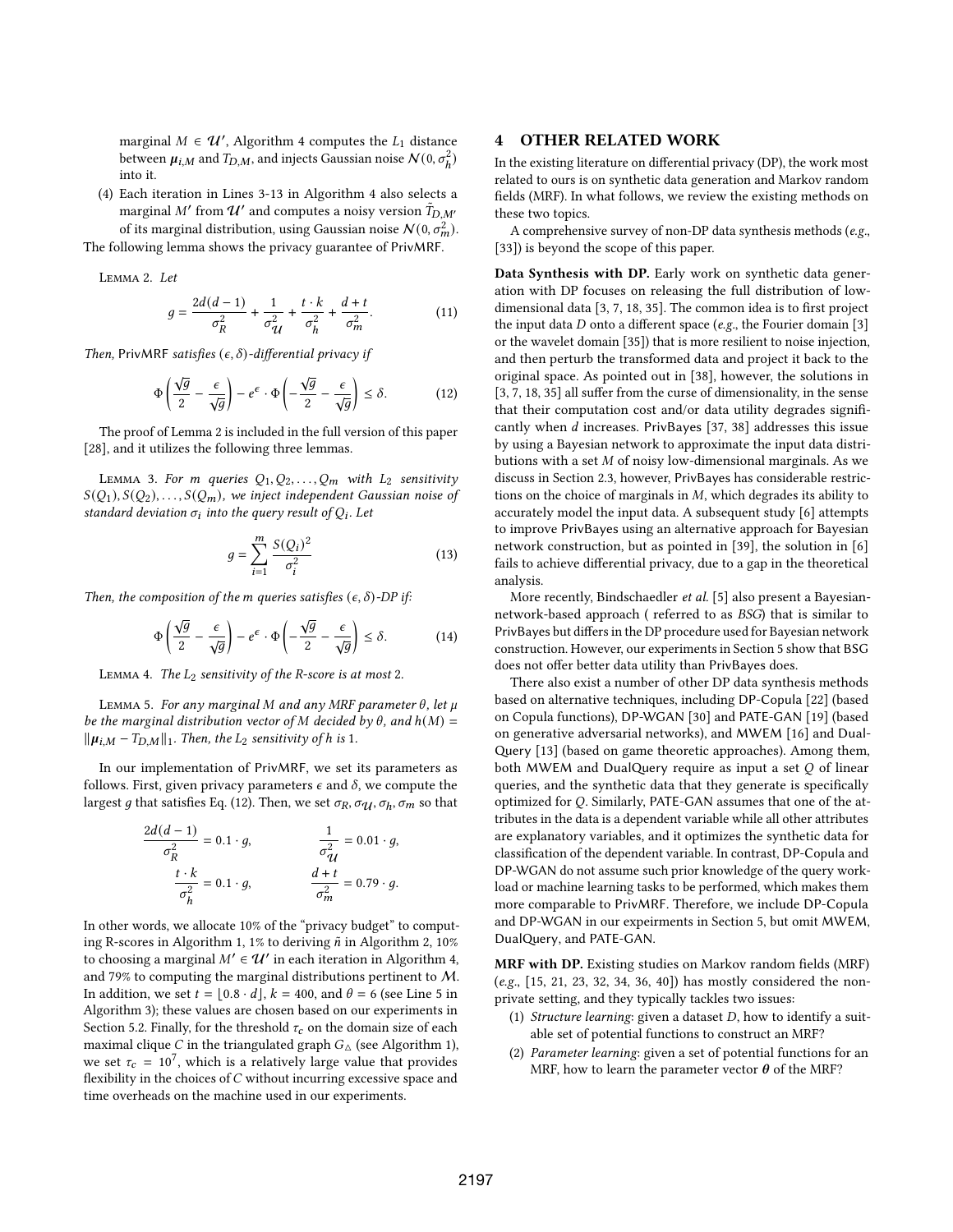In the context of our paper, the structure learning of an MRF is equivalent to the selection of a marginal set  $M$  for MRF construction. To our knowledge, the only existing work on MRF structure learning under DP is a theoretical study by Zhang et al. [36], and it assumes that the MRF is either pairwise or binary. In our context, this means that either all marginals in M should contain at most two attributes, or all attributes in  $D$  should be Boolean. We note that these conditions seldom hold in practice. This motivates us to design new algorithms for MRF construction in PrivMRF.

In contrast, for MRF parameter learning with DP, existing work [4, 25] has presented two practical algorithms for real data. In particular, Bernstein et al. [4] present a DP parameter learning method based on expectation maximization, while McKenna et al. propose PGM, which is an improved method based on mirror descent that achieves faster convergence. Nevertheless, neither of these two methods addresses the structure learning problem, and hence, they require that the set  $M$  of marginals for the MRF is obtained in advance using other DP techniques, such as PrivBayes. As we show in Section 5, however, the combination of PrivBayes and PGM is significantly outperformed by PrivMRF, which demonstrates the effectiveness of the structure learning approach in PrivMRF.

# 5 EXPERIMENTS

This section empirically evaluates PrivMRF against the state of the art. All of our experiments are conducted on a machine with an Intel 2.6GHz 18-core CPU, 384GB RAM, and two Nvidia RTX 2080 Ti GPUs.

#### 5.1 Settings

Datasets. We use four benchmark datasets that are also used in previous work [5, 6, 25, 38]. Table 8 shows the details of the datasets. ACS contains 47,461 records of personal information obtained from IPUMS [29]. Adult consists of 45,222 records from the 1994 US Census [9]. BR2000 contains 38,000 census records collected from Brazil in 2000 [29]. NLTCS consists of 21,574 records from the National Long Term Care Survey [20].

Tasks. We evaluate the performance of PrivMRF on two different tasks, namely, SVM classification and  $\alpha$ -way marginals. For SVM classification, we use  $80\%$  of the dataset  $D$  as training data, and the other 20% as testing data. We generate a synthetic version of the training data, and then use it to train  $d$  SVM classifiers, such that the  $i$ -th classifier takes the  $i$ -th attribute in  $D$  as the target attribute, while using all other attributes as features. We measure the mis-classification rate of each classifier on the testing data, and compute the average mis-classification rate. Further, we use 5-fold cross-validation, and report the average results over 5 runs.

For  $\alpha$ -way marginals, we generate a synthetic version of the input dataset  $D$ , and then randomly select 300  $\alpha$ -way marginals (*i.e.*, marginals containing  $\alpha$  attributes each). For each marginal M, we compare the total variation distance (TVD) between the noisy and original versions of M, defined as  $\frac{1}{n} ||T_{\tilde{D},M} - T_{D,M}||_1$ . For each  $\alpha \in \{3, 4, 5\}$ , we measure the average TVD over all  $\alpha$ -marginals, and report the average measurement over 10 runs.

Table 8: Dataset characteristics

| <b>Dataset</b> | # of Tuples | # of Attributes | Domain size                   |
|----------------|-------------|-----------------|-------------------------------|
| <b>NLTCS</b>   | 21,574      | 16              | $\approx 6.55 \times 10^4$    |
| <b>ACS</b>     | 47.461      | 23              | $\approx 8.39 \times 10^6$    |
| Adult          | 45,222      | 15              | $\approx 9.06 \times 10^{14}$ |
| <b>BR2000</b>  | 28,000      | 14              | $\approx 3.23 \times 10^9$    |

Methods. We compare PrivMRF against five state-of-the-art methods, PrivBayes [38], PGM [25], BSG [5], DP-Copula [22], and DP-WGAN [30]. We implement PrivBayes<sup>1</sup>, BSG, and PrivMRF using Python, and adopt the Python implementations of PGM, DP-Coupla, and DP-WGAN available from [26, 27, 30].

Note that PGM requires an external method that selects an appropriate set of marginals for synthetic data generation. Following [25], we first invoke the marginal selection algorithm in PrivBayes to identify a set of marginals and inject noise into them, and then apply PGM on the noisy marginals to generate synthetic data. We refer to this combination of PrivBayes and PGM as PB-PGM. For both PrivBayes and PB-PGM, we follow the setting in [38] to allocate 30% of the privacy budget to marginal selection.

PrivBayes, PB-PGM, and DP-Copula all satisfy  $\epsilon$ -DP. In contrast, PrivMRF, BSG, and DP-WGAN are designed for  $(\epsilon, \delta)$ -DP. We set  $\delta = 10^{-5}$ , which is a small value commonly used in previous work (e.g., [1]). The other parameters of PrivMRF are set in accordance with our discussion in Section 3.6, unless otherwise specified.

## 5.2 Experimental Results

Parameter tuning for PrivMRF. In our first set of experiments, we evaluate the performance of PrivMRF on NLTCS while varying its three internal parameters: (i) the constant  $\theta$  in Algorithm 2 to decide whether a maringal is  $\theta$ -useful; (ii) the number t of iterations in Algorithm 4; (iii) the size  $k$  of the random marginal set  $\mathcal{U}'$  used in each iteration of Algorithm 4.

Figure 1a shows the average total variation distance (TVD) of the 5-way marginals generated from PrivMRF's output, when  $\theta$  and  $\epsilon$ vary. Observe that a small  $\theta$  leads to relatively large TVD when  $\epsilon$  is large, while a large  $\theta$  results in considerably increased TVD when  $\epsilon$  is small. Setting  $\theta = 6$  yields balanced performance for all tested values of  $\epsilon$ . Meanwhile, Figure 1b illustrates the mis-classification rate of the SVM model trained on PrivMRF's output, with various  $\theta$  and  $\epsilon$ . Again,  $\theta = 6$  provides more balanced performance for all  $\epsilon$ , when compared with larger or smaller  $\theta$ . Therefore, we set  $\theta = 6$ as the default for PrivMRF.

Figure 2 illustrates the performance of PrivMRF for 5-way marginal queries and SVM, when  $t$  varies. Recall that (i)  $t$  equals the number of marginals that PrivMRF inserts into the initial marginal set  $M$  generated by Algorithm 3, and (ii) the selection of those  $t$ marginals is allocated 10% of the total privacy budget. When  $t$  is small, PrivMRF can only add a small number of marginals into the initial  $M$ , which compromises its ability to accurately model the

 $1$ Note that the original PrivBayes in [38] considers an alternative definition of neighboring datasets: two datasets are neighboring if they have the same size but differ in exactly one tuple. In our implementation of PrivBayes, we adopt the notion of neighboring datasets in Definition 1 and revise the algorithm accordingly, so that we can have a a fair comparison between PrivBayes and PrivMRF. As a consequence, the performance of PrivBayes in our experiments is generally better than that in the experiments of [38].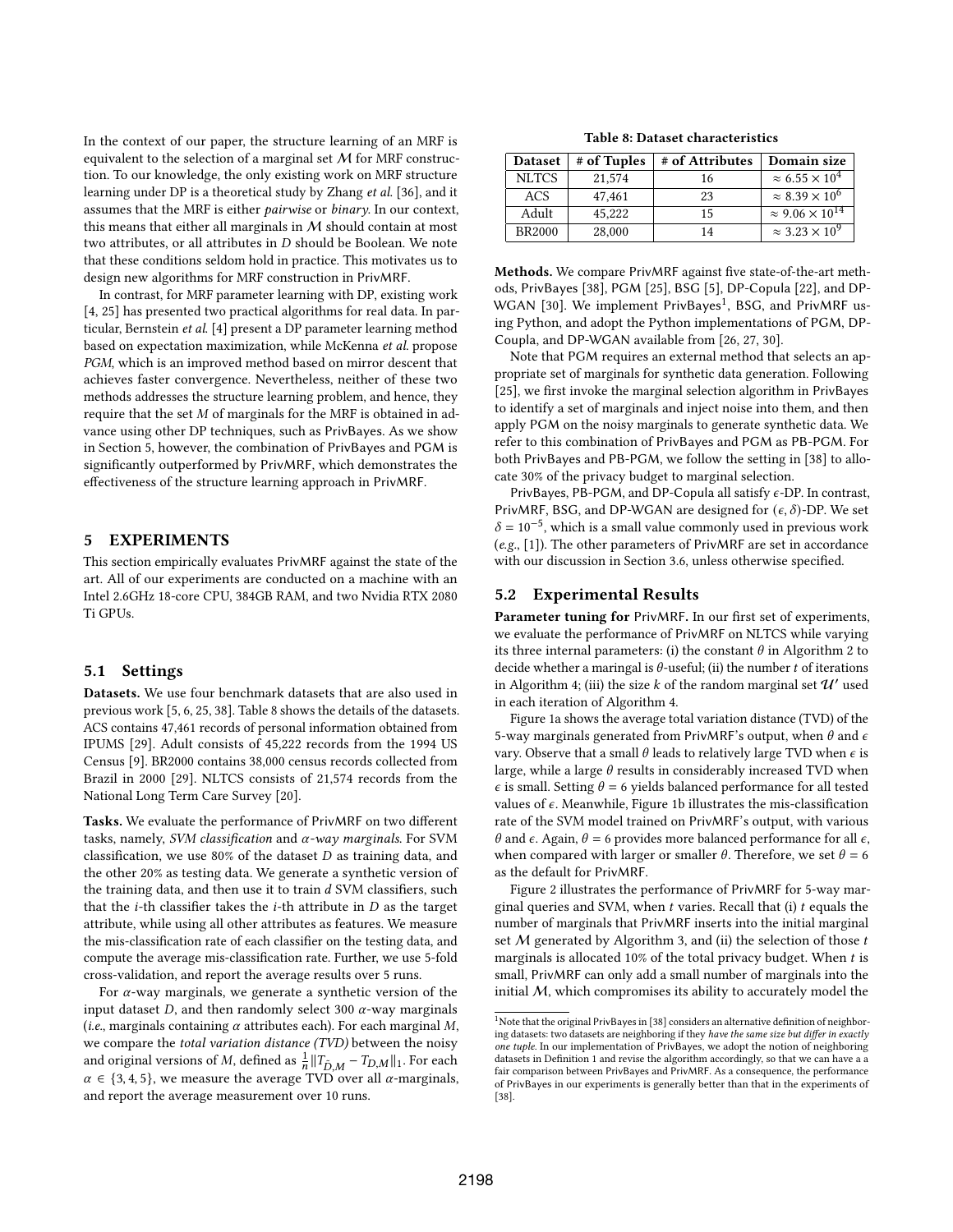







input data. On the other hand, when  $t$  is large, the selection of each marginal can only consume a small share of the privacy budget, in which case the selection would be perturbed with considerable noise and become error-prone. This explains why  $t = \lfloor 0.4d \rfloor$  and  $t = |1.2d|$  yield inferior overall results in Figure 2. Based on these results, we set  $t = \lfloor 0.8d \rfloor$  as the default for PrivMRF.

Figure 3 plots the 5-way marginal TVD and SVM misclassification rate of PrivMRF when  $k$  varies. Observe that the overall performance of PrivMRF is optimized when  $k$  is not too large or too small. This is because when  $k$  is small, the random marginal set  $\mathcal{U}'$  by PrivMRF may not contain any useful marginals, in which case PrivMRF is unable to substantially improve  $M$  by inserting a marginal from  $\mathcal{U}'$ . On the other hand, when k is large, the selection of the "best" marginal from  $\mathcal{U}'$  would be plagued by noise, since (i) we need to inject noise into the quality score  $h(M)$  of each marginal, and (ii) the privacy budget for each noise

injection decreases as  $k$  increases. Based on these observations, we set  $k = 400$  as the default for PrivMRF.

Note that the above tuning of parameters is only based on NLTCS, without inspecting the other three datasets. Therefore, our choices of parameters do not reveal any sensitive information from the other datasets, nor do they unfairly favor PrivMRF on those datasets.

Comparison on  $\alpha$ -way marginals. Figure 4 compares all methods in terms of the average TVD of the  $\alpha$ -way marginals derived from the synthetic data. Observe that PrivMRF consistently outperforms all competing methods by a large margin, regardless of  $\epsilon$ ,  $\alpha$ , or the dataset used. This demonstrates that the noisy MRF constructed by PrivMRF is able to more accurately model the input data than the other methods.

Meanwhile, PB-PGM incurs a lower TVD than PrivBayes does, which is consistent with the experimental results in [25]. In turn, PrivBayes consistently outperforms BSG, DP-Copula, and DP-WGAN. The TVD of DP-Copula is larger than that of BSG on NLTCS and ACS in most settings, but is slightly better than the latter on Adult and BR2000. Meanwhile, the TVD of DP-WGAN is significantly larger than those of the other methods. In particular, we omit DP-WGAN from Figures 4(a), 4(f), and 4(j), since its TVD on NLTCS is off the scale when compared to other methods.

Comparison on SVM classification. Figure 5 illustrates the average mis-classification rates of the SVM classifiers built on the synthetic data generated by the DP methods, as well as that of a non-private SVM classifier trained on the input data. When  $\epsilon = 3.2$ , the mis-classification rates of PrivMRF, PrivBayes, and PB-PGM are similar, since a large privacy budget makes it easier to model important correlations among the attributes in the input data. For the cases when  $\epsilon$  < 3.2, however, PrivMRF provides much higher classification accuracy than PrivBayes and PB-PGM do, which is consistent with the results in Figure 4.

The performance PB-PGM and PrivBayes are comparable in almost all cases, with PB-PGM having a slight edge on NLTCS and ACS. This indicates that the Bayesian network constructed by PrivBayes is relatively effective for SVM classifiers, which leaves little room for improvement by combining PGM with PrivBayes.

On the other hand, the mis-classification rates of BSG is considerably higher than those of PrivMRF, PrivBayes, and PB-PGM in all cases. In turn, BSG consistently outperforms DP-Copula and DP-WGAN. Note that we omit DP-WGAN in Figure 5(a), since its mis-classification rate on NLTCS is excessively large when compared with other methods.

Computation cost of PrivMRF. Figure 6 shows the running time of PrivMRF as a function of  $\epsilon$ . Generally speaking, the computation time of PrivMRF tends to increase when  $\epsilon$  is large. To explain, observe that a large  $\epsilon$  results in a smaller amount of noise in each marginal cell, and hence, there would be a larger number of marginals satisfying  $\theta$ -usefulness. This increases the size of candidate marginal set  $U$  considered by PrivMRF, thus incurring a high computation cost in general. Nevertheless, the computation time of PrivMRF is not strictly monotone with respect to  $\epsilon$ , and the reason is as follows. When  $\epsilon$  varies, the MRF constructed by PrivMRF also varies. In some cases, a small  $\epsilon$  may lead to an MRF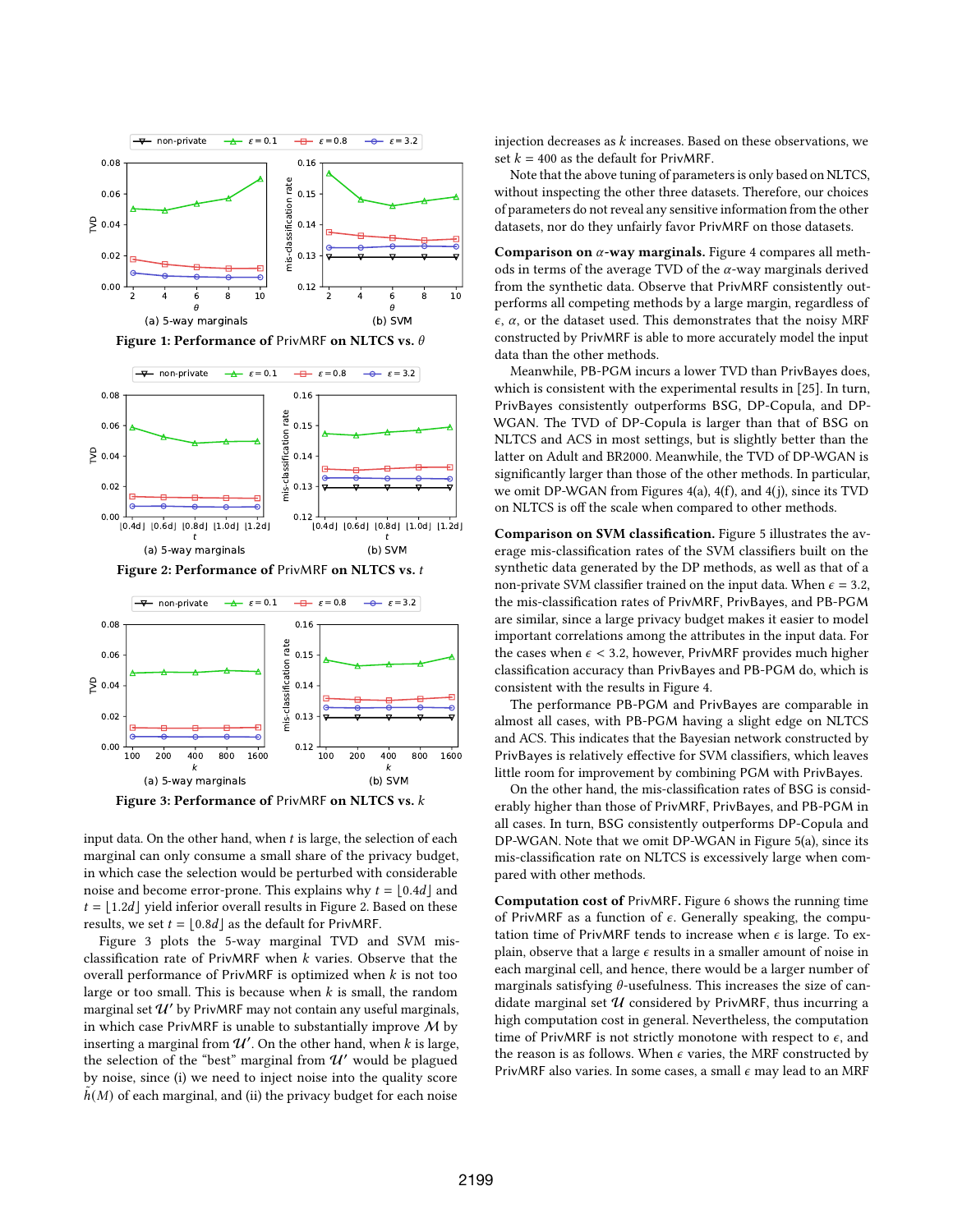

Figure 4: Accuracy of  $\alpha$ -way marginals vs.  $\epsilon$ .

whose parameter vector takes a longer time to learn using Algorithm 5. Therefore, the running time of PrivMRF does not always increase when  $\epsilon$  increases. In all cases tested, PrivMRF takes at most 17 minutes to generate a synthetic dataset.

Summary. In summary, our experimental results show that PrivMRF significantly outperforms competing methods in terms of the quality of the synthetic data, and its computation cost is reasonable when using GPUs. Therefore, PrivMRF is a preferable method for data synthesis under  $(\epsilon, \delta)$ -DP. On the other hand, if the user requires using  $\epsilon$ -DP instead of  $(\epsilon, \delta)$ -DP, then PB-PGM is preferred, since it offers the best data utility among all of the  $\epsilon\text{-DP}$ algorithms tested in our experiments.

# 6 CONCLUSION

This paper presents PrivMRF, a new algorithm for synthesizing high-dimensional data with  $(\epsilon, \delta)$ -differential privacy. The basic idea of PrivMRF is to select an appropriate set  $M$  of marginals of the input data, and then construct a Markov random field (MRF) based on M for synthetic data generation. Experimental results on benchmark datasets demonstrate that PrivMRF consistently outperforms the state of the art in terms of the accuracy of counting queries and classification tasks conducted on the synthetic data generated. For future work, we plan to investigate how we may extend PrivMRF to synthesize other types of data, e.g., trajectories.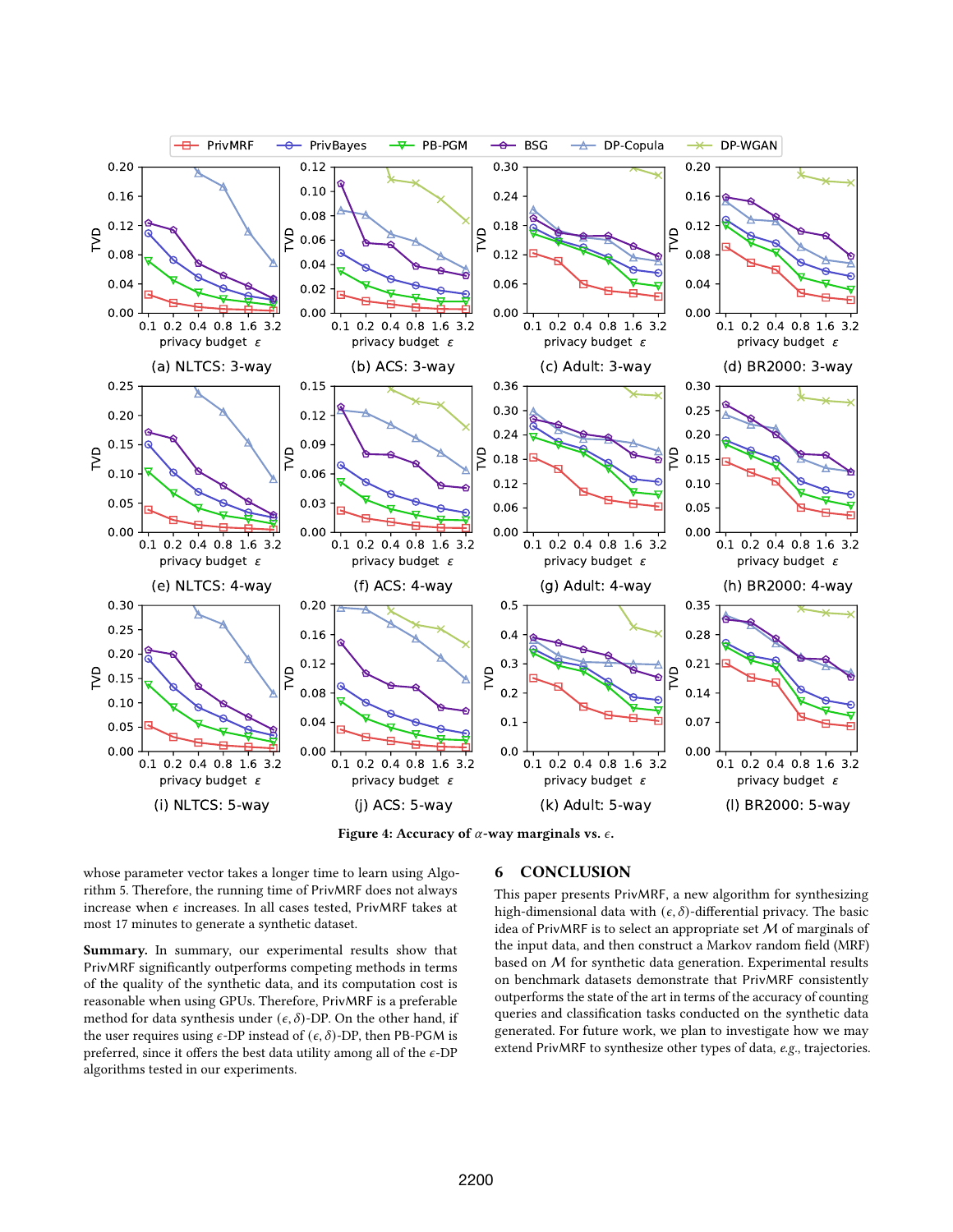

Figure 5: Mis-classification rates of different algorithms vs.  $\epsilon$ 



Figure 6: Computation cost of PrivMRF vs.  $\epsilon$ .

# ACKNOWLEDGMENTS

This research is supported by the Ministry of Education, Singapore under Grant MOE2018-T2-2-091, and by the National Research Foundation, Singapore under its Strategic Capability Research Centres Funding Initiative. Any opinions, findings and conclusions or recommendations expressed in this material are those of the authors and do not reflect the views of the funding agencies.

## **REFERENCES**

- [1] Martín Abadi, Andy Chu, Ian J. Goodfellow, H. Brendan McMahan, Ilya Mironov, Kunal Talwar, and Li Zhang. 2016. Deep Learning with Differential Privacy. In CCS. 308–318.
- [2] Borja Balle and Yu-Xiang Wang. 2018. Improving the Gaussian Mechanism for Differential Privacy Analytical Calibration and Optimal Denoising. In ICML. 403–412.
- [3] Boaz Barak, Kamalika Chaudhuri, Cynthia Dwork, Satyen Kale, Frank McSherry, and Kunal Talwar. 2007. Privacy, accuracy, and consistency too: a holistic solution to contingency table release. In PODS. 273–282.
- [4] Garrett Bernstein, Ryan McKenna, Tao Sun, Daniel Sheldon, Michael Hay, and Gerome Miklau. 2017. Differentially Private Learning of Undirected Graphical Models Using Collective Graphical Models. In ICML. 478–487.
- [5] Vincent Bindschaedler, Reza Shokri, and Carl A. Gunter. 2017. Plausible Deniability for Privacy-Preserving Data Synthesis. PVLDB 10, 5 (2017), 481–492.
- [6] Rui Chen, Qian Xiao, Yu Zhang, and Jianliang Xu. 2015. Differentially private high-dimensional data publication via sampling-based inference. In SIGKDD. 129–138.
- [7] Graham Cormode, Cecilia M. Procopiuc, Divesh Srivastava, and Thanh T. L. Tran. 2012. Differentially private summaries for sparse data. In ICDT. 299–311.
- [8] Bolin Ding, Janardhan Kulkarni, and Sergey Yekhanin. 2017. Collecting telemetry data privately. In NeurIPS. 3571–3580.
- [9] Dheeru Dua and Casey Graff. 2017. UCI Machine Learning Repository. University of California, Irvine, School of Information and Computer Sciences.
- [10] Cynthia Dwork, Frank McSherry, Kobbi Nissim, and Adam Smith. 2006. Calibrating noise to sensitivity in private data analysis. In TCC. 265–284.
- Cynthia Dwork, Aaron Roth, et al. 2014. The algorithmic foundations of differential privacy. Foundations and Trends in Theoretical Computer Science 9, 3-4 (2014), 211–407.
- [12] Úlfar Erlingsson, Vasyl Pihur, and Aleksandra Korolova. 2014. Rappor: Randomized aggregatable privacy-preserving ordinal response. In CCS. 1054–1067.
- [13] Marco Gaboardi, Emilio Jesús Gallego Arias, Justin Hsu, Aaron Roth, and Zhiwei Steven Wu. 2014. Dual query: Practical private query release for high dimensional data. In ICML. 1170–1178.
- [14] Mark A. Hall. 2000. Correlation-based Feature Selection for Discrete and Numeric Class Machine Learning. In ICML. 359–366.
- [15] Linus Hamilton, Frederic Koehler, and Ankur Moitra. 2017. Information theoretic properties of Markov random fields, and their algorithmic applications. In Advances in Neural Information Processing Systems. 2463–2472.
- [16] Moritz Hardt, Katrina Ligett, and Frank McSherry. 2012. A simple and practical algorithm for differentially private data release. In NeurIPS. 2339–2347.
- [17] Trevor Hastie, Robert Tibshirani, and Martin Wainwright. 2015. Statistical learning with sparsity: the lasso and generalizations. CRC press.
- [18] Michael Hay, Vibhor Rastogi, Gerome Miklau, and Dan Suciu. 2010. Boosting the Accuracy of Differentially Private Histograms Through Consistency. PVLDB 3, 1 (2010), 1021–1032.
- [19] James Jordon, Jinsung Yoon, and Mihaela van der Schaar. 2019. PATE-GAN: Generating Synthetic Data with Differential Privacy Guarantees. In ICLR.
- [20] G. Manton Kenneth. 2010. National Long-Term Care Survey: 1982, 1984, 1989, 1994, 1999, and 2004. Inter-university Consortium for Political and Social Research.
- [21] Daphne Koller and Nir Friedman. 2009. Probabilistic graphical models: principles and techniques. MIT press.
- [22] Haoran Li, Li Xiong, and Xiaoqian Jiang. 2014. Differentially Private Synthesization of Multi-Dimensional Data using Copula Functions. In EDBT. 475–486.
- [23] Andrey Y Lokhov, Marc Vuffray, Sidhant Misra, and Michael Chertkov. 2018. Optimal structure and parameter learning of Ising models. Science advances 4, 3 (2018), e1700791.
- [24] Ryan McKenna, Gerome Miklau, Michael Hay, and Ashwin Machanavajjhala. 2018. Optimizing error of high-dimensional statistical queries under differential privacy. PVLDB 11, 10 (2018), 1206–1219.
- [25] Ryan McKenna, Daniel Sheldon, and Gerome Miklau. 2019. Graphical-model based estimation and inference for differential privacy. In ICML. 4435–4444.
- [26] Implementation of DP-Copula. [n.d.]. [https://github.com/thierryr/dpcopula\\_](https://github.com/thierryr/dpcopula_kendall) [kendall.](https://github.com/thierryr/dpcopula_kendall)
- [27] Implementation of PGM. [n.d.]. [https://github.com/ryan112358/private-pgm.](https://github.com/ryan112358/private-pgm) [https://drive.google.com/file/d/](https://drive.google.com/file/d/17bJohzhPevbnclmuheiHSok_OZm4Y7go/view?usp=sharing) [17bJohzhPevbnclmuheiHSok\\_OZm4Y7go/view?usp=sharing.](https://drive.google.com/file/d/17bJohzhPevbnclmuheiHSok_OZm4Y7go/view?usp=sharing)
- [29] Steven Ruggles, Katie Genadek, Ronald Goeken, Josiah Grover, and Matthew Sobek. 2015. IPUMS USA: VERSION 6.0. Minneapolis: University of Minnesota.
- [30] Mani Srivastava and Moustafa Alzantot. 2019. Differentially Private Dataset Release using Wasserstein GANs. [https://github.com/nesl/nist\\_differential\\_privacy\\_](https://github.com/nesl/nist_differential_privacy_synthetic_data_challenge) [synthetic\\_data\\_challenge.](https://github.com/nesl/nist_differential_privacy_synthetic_data_challenge)
- [31] Jun Tang, Aleksandra Korolova, Xiaolong Bai, Xueqiang Wang, and XiaoFeng Wang. 2017. Privacy Loss in Apple's Implementation of Differential Privacy on MacOS 10.12. CoRR abs/1709.02753 (2017).